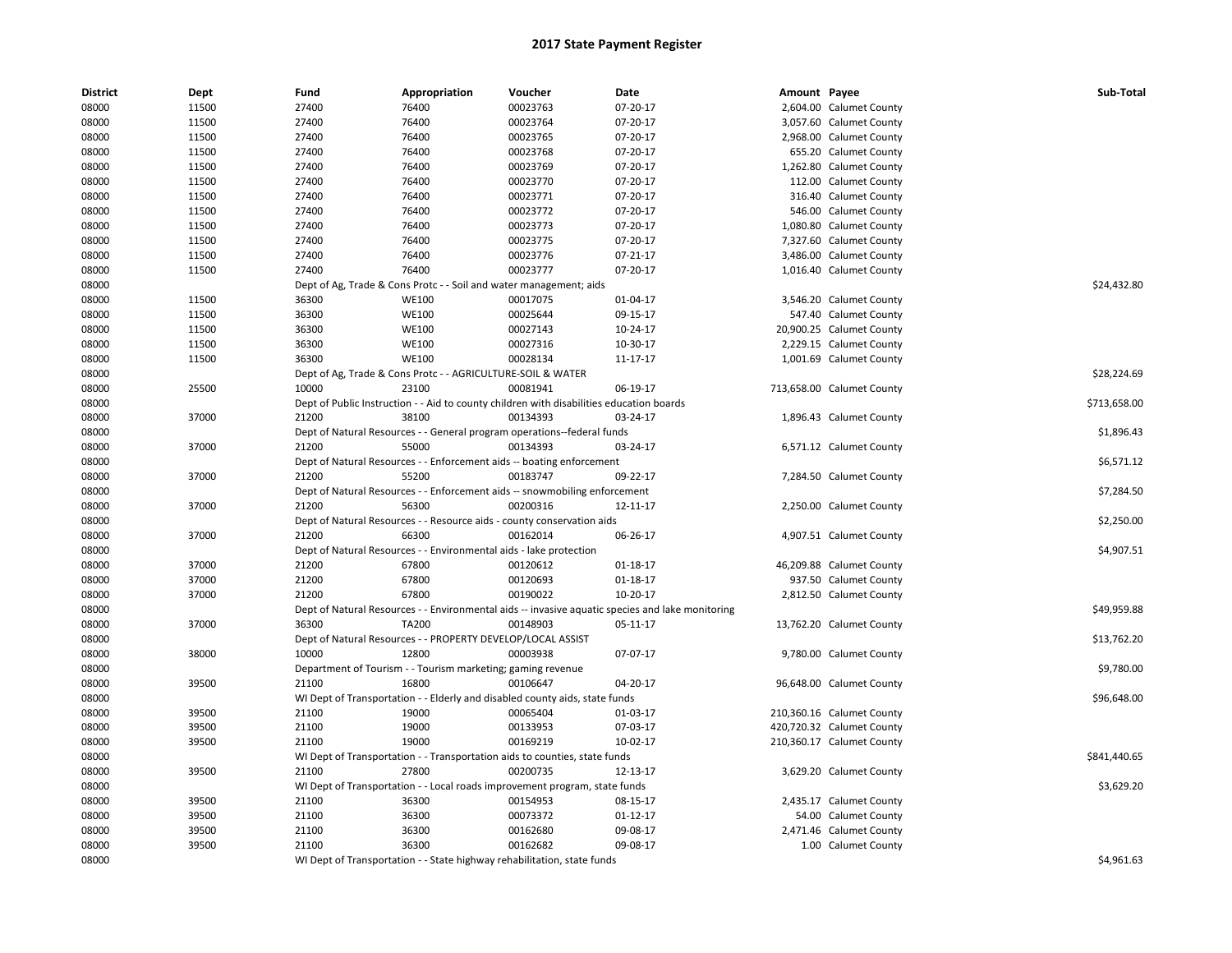| <b>District</b> | Dept  | Fund  | Appropriation                                                                | Voucher  | Date                                                                                                    | Amount Payee |                           | Sub-Total      |
|-----------------|-------|-------|------------------------------------------------------------------------------|----------|---------------------------------------------------------------------------------------------------------|--------------|---------------------------|----------------|
| 08000           | 39500 | 21100 | 96100                                                                        | 00162682 | 09-13-17                                                                                                |              | 4,164.74 Calumet County   |                |
| 08000           |       |       |                                                                              |          | WI Dept of Transportation - - Highways, bridges and local transportation assistance clearing account    |              |                           | \$4,164.74     |
| 08000           | 39500 | 21100 | 36800                                                                        | 00078385 | 01-24-17                                                                                                |              | 60,320.87 Calumet County  |                |
| 08000           | 39500 | 21100 | 36800                                                                        | 00082093 | $02 - 02 - 17$                                                                                          |              | 142,502.89 Calumet County |                |
| 08000           | 39500 | 21100 | 36800                                                                        | 00094218 | 03-14-17                                                                                                |              | 15,361.33 Calumet County  |                |
| 08000           | 39500 | 21100 | 36800                                                                        | 00154953 | 08-15-17                                                                                                |              | 36,169.28 Calumet County  |                |
| 08000           | 39500 | 21100 | 36800                                                                        | 00099814 | 03-24-17                                                                                                |              | 129,822.21 Calumet County |                |
| 08000           | 39500 | 21100 | 36800                                                                        | 00107678 | 04-18-17                                                                                                |              | 71,788.86 Calumet County  |                |
| 08000           | 39500 | 21100 | 36800                                                                        | 00113703 | 05-04-17                                                                                                |              | 80,173.79 Calumet County  |                |
| 08000           | 39500 | 21100 | 36800                                                                        | 00133320 | 06-26-17                                                                                                |              | 77,635.44 Calumet County  |                |
| 08000           | 39500 | 21100 | 36800                                                                        | 00145351 | 07-25-17                                                                                                |              | 51,181.75 Calumet County  |                |
| 08000           | 39500 | 21100 | 36800                                                                        | 00162680 | 09-08-17                                                                                                |              | 78,434.03 Calumet County  |                |
| 08000           | 39500 | 21100 | 36800                                                                        | 00183073 | 10-24-17                                                                                                |              | 90,059.10 Calumet County  |                |
| 08000           | 39500 | 21100 | 36800                                                                        | 00190624 | 11-09-17                                                                                                |              | 123,292.96 Calumet County |                |
| 08000           | 39500 | 21100 | 36800                                                                        | 00191229 | 11-13-17                                                                                                |              | 88,872.62 Calumet County  |                |
| 08000           | 39500 | 21100 | 36800                                                                        | 00192312 | 11-14-17                                                                                                |              | 1,261.06 Calumet County   |                |
| 08000           |       |       | WI Dept of Transportation - - Routine maintenance activities, state funds    |          |                                                                                                         |              |                           | \$1,046,876.19 |
| 08000           | 39500 | 21100 | 38000                                                                        | 00078385 | 01-24-17                                                                                                |              | 18,776.95 Calumet County  |                |
| 08000           | 39500 | 21100 | 38000                                                                        | 00099814 | 03-24-17                                                                                                |              | 6,532.37 Calumet County   |                |
| 08000           | 39500 | 21100 | 38000                                                                        | 00107678 | 04-18-17                                                                                                |              | 3,142.69 Calumet County   |                |
| 08000           | 39500 | 21100 | 38000                                                                        | 00145351 | 07-25-17                                                                                                |              | 4,776.50 Calumet County   |                |
| 08000           | 39500 | 21100 | 38000                                                                        | 00162680 | 09-08-17                                                                                                |              | 6,054.18 Calumet County   |                |
| 08000           | 39500 | 21100 | 38000                                                                        | 00183073 | 10-24-17                                                                                                |              | 8,184.59 Calumet County   |                |
| 08000           |       |       | WI Dept of Transportation - - Routine maintenance activities, federal funds  |          |                                                                                                         |              |                           | \$47,467.28    |
| 08000           | 41000 | 10000 | 11600                                                                        | 00167933 | 11-07-17                                                                                                |              | 24,747.98 Calumet County  |                |
| 08000           |       |       |                                                                              |          | Department of Corrections - - Reimbursing counties for probation, extended supervision and parole holds |              |                           | \$24,747.98    |
| 08000           | 43500 | 10000 | 00000                                                                        | 90708    | $01-02-17$                                                                                              |              | 3,137.00 Calumet County   |                |
| 08000           | 43500 | 10000 | 00000                                                                        | 90710    | $02 - 01 - 17$                                                                                          |              | 3,137.00 Calumet County   |                |
| 08000           | 43500 | 10000 | 00000                                                                        | 90711    | 03-01-17                                                                                                |              | 392,141.00 Calumet County |                |
| 08000           | 43500 | 10000 | 00000                                                                        | 90715    | 05-01-17                                                                                                |              | 346,774.00 Calumet County |                |
| 08000           | 43500 | 10000 | 00000                                                                        | 90716    | 06-01-17                                                                                                |              | 244,734.00 Calumet County |                |
| 08000           | 43500 | 10000 | 00000                                                                        | 90717    | 06-15-17                                                                                                |              | 95,893.00 Calumet County  |                |
| 08000           | 43500 | 10000 | 00000                                                                        | 90800    | 07-01-17                                                                                                |              | 39,063.00 Calumet County  |                |
| 08000           | 43500 | 10000 | 00000                                                                        | 90801    | 08-01-17                                                                                                |              | 887,088.00 Calumet County |                |
| 08000           | 43500 | 10000 | 00000                                                                        | 90802    | 09-01-17                                                                                                |              | 371,805.00 Calumet County |                |
| 08000           | 43500 | 10000 | 00000                                                                        | 90805    | 10-02-17                                                                                                |              | 220,730.00 Calumet County |                |
| 08000           | 43500 | 10000 | 00000                                                                        | 90806    | 11-01-17                                                                                                |              | 231,712.00 Calumet County |                |
| 08000           | 43500 | 10000 | 00000                                                                        | 90807    | 12-01-17                                                                                                |              | 201,617.00 Calumet County |                |
| 08000           | 43500 | 10000 | 00000                                                                        | 90713    | $04 - 01 - 17$                                                                                          |              | 215,430.00 Calumet County |                |
| 08000           | 43500 | 10000 | 00000                                                                        | 90714    | 04-03-17                                                                                                |              | 10,460.00 Calumet County  |                |
| 08000           |       |       | Department of Health Services - - State/Federal Aids                         |          |                                                                                                         |              |                           | \$3,263,721.00 |
| 08000           | 45500 | 10000 | 22100                                                                        | 00035883 | 10-13-17                                                                                                |              | 2,140.00 Calumet County   |                |
| 08000           |       |       | Department of Justice - - Crime laboratories; deoxyribonucleic acid analysis |          |                                                                                                         |              |                           | \$2,140.00     |
| 08000           | 45500 | 10000 | 23100                                                                        | 00022752 | 01-26-17                                                                                                |              | 320.00 Calumet County     |                |
| 08000           | 45500 | 10000 | 23100                                                                        | 00039561 | 12-21-17                                                                                                |              | 6,240.00 Calumet County   |                |
| 08000           |       |       | Department of Justice - - Law enforcement training fund, local assistance    |          |                                                                                                         |              |                           | \$6,560.00     |
| 08000           | 45500 | 10000 | 25100                                                                        | 00023291 | 02-06-17                                                                                                |              | 675.12 Calumet County     |                |
| 08000           | 45500 | 10000 | 25100                                                                        | 00028727 | 05-25-17                                                                                                |              | 1,892.80 Calumet County   |                |
| 08000           | 45500 | 10000 | 25100                                                                        | 00032182 | 07-28-17                                                                                                |              | 4,805.69 Calumet County   |                |
| 08000           | 45500 | 10000 | 25100                                                                        | 00037191 | 11-09-17                                                                                                |              | 1,518.63 Calumet County   |                |
| 08000           |       |       | Department of Justice - - Federal aid, local assistance                      |          |                                                                                                         |              |                           | \$8.892.24     |
| 08000           | 45500 | 10000 | 53200                                                                        | 00031686 | 07-20-17                                                                                                |              | 27,643.23 Calumet County  |                |
|                 |       |       |                                                                              |          |                                                                                                         |              |                           |                |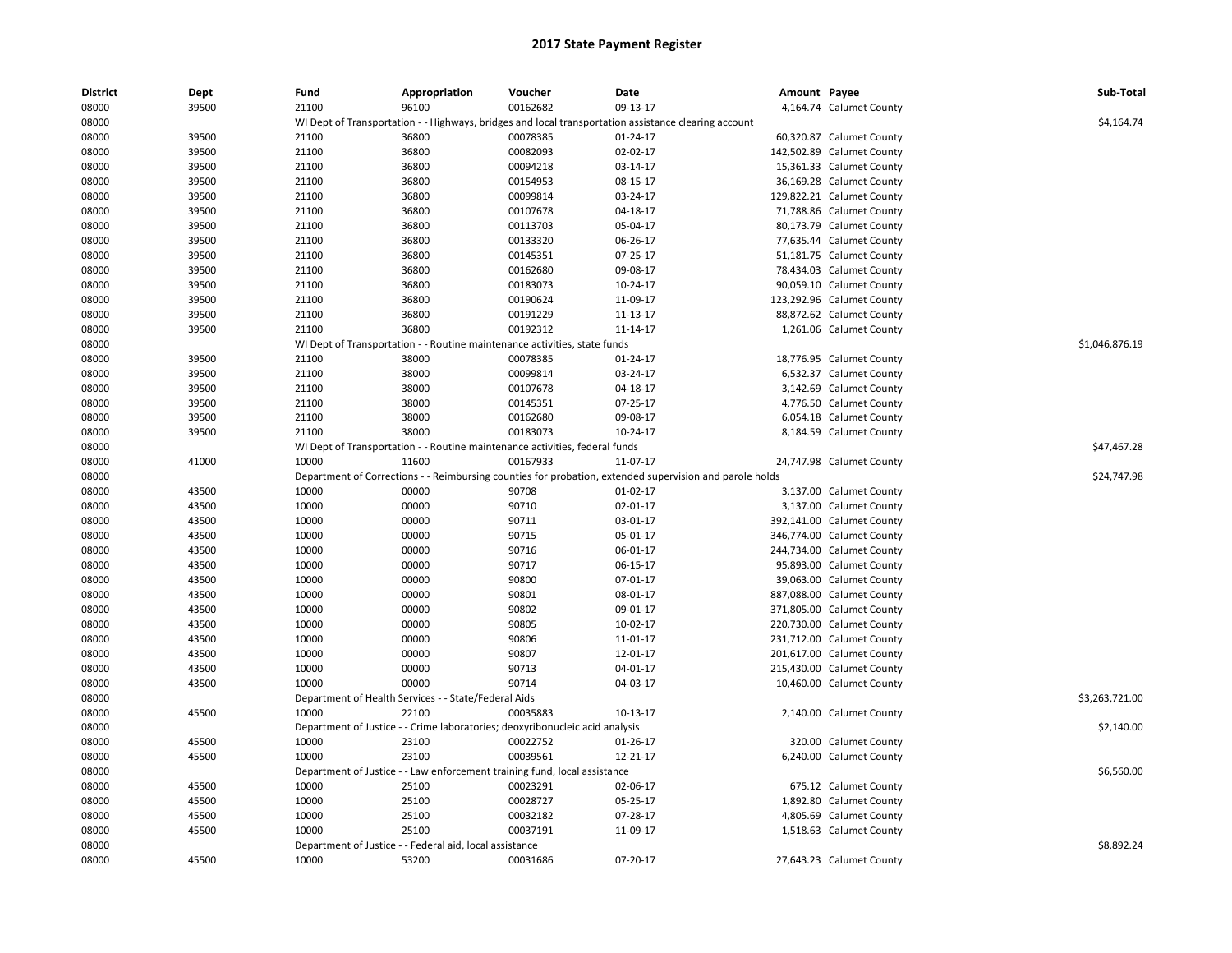| <b>District</b> | Dept           | Fund                                  | Appropriation                                                     | Voucher                                                                                   | Date                                                                                           | Amount Payee |                           | Sub-Total    |
|-----------------|----------------|---------------------------------------|-------------------------------------------------------------------|-------------------------------------------------------------------------------------------|------------------------------------------------------------------------------------------------|--------------|---------------------------|--------------|
| 08000           |                |                                       |                                                                   | Department of Justice - - Crime victim and witness assistance surcharge, general services |                                                                                                |              |                           | \$27,643.23  |
| 08000           | 45500          | 10000                                 | 53900                                                             | 00024942                                                                                  | 03-03-17                                                                                       |              | 28,483.14 Calumet County  |              |
| 08000           |                |                                       |                                                                   | Department of Justice - - Reimbursement to counties for victim-witness services           |                                                                                                |              |                           | \$28,483.14  |
| 08000           | 46500          | 10000                                 | 34200                                                             | 00030703                                                                                  | 08-23-17                                                                                       |              | 19,290.00 Calumet County  |              |
| 08000           |                |                                       | Department of Military Affairs - - Federal aid, local assistance  |                                                                                           |                                                                                                |              |                           | \$19,290.00  |
| 08000           | 46500          | 10000                                 | 35000                                                             | 00021128                                                                                  | 01-23-17                                                                                       |              | 8,248.93 Calumet County   |              |
| 08000           | 46500          | 10000                                 | 35000                                                             | 00025763                                                                                  | 05-08-17                                                                                       |              | 8,175.10 Calumet County   |              |
| 08000           | 46500          | 10000                                 | 35000                                                             | 00029131                                                                                  | 07-13-17                                                                                       |              | 9,613.68 Calumet County   |              |
| 08000           | 46500          | 10000                                 | 35000                                                             | 00033669                                                                                  | 10-26-17                                                                                       |              | 2,750.00 Calumet County   |              |
| 08000           | 46500          | 10000                                 | 35000                                                             | 00034861                                                                                  | 11-24-17                                                                                       |              | 6,889.62 Calumet County   |              |
| 08000           |                |                                       | Department of Military Affairs - - Federal aid, homeland security |                                                                                           |                                                                                                |              |                           | \$35,677.33  |
| 08000           | 46500          | 27200                                 | 36400                                                             | 00027661                                                                                  | 06-14-17                                                                                       |              | 8,706.31 Calumet County   |              |
| 08000           |                |                                       |                                                                   |                                                                                           | Department of Military Affairs - - Division of emergency management; petroleum inspection fund |              |                           | \$8,706.31   |
| 08000           | 48500          | 15200                                 | 12700                                                             | 00024177                                                                                  | $01 - 24 - 17$                                                                                 |              | 875.00 Calumet County     |              |
| 08000           | 48500          | 15200                                 | 12700                                                             | 00031937                                                                                  | 06-29-17                                                                                       |              | 275.00 Calumet County     |              |
| 08000           |                |                                       | Department of Veterans Affairs - - Grants to counties             |                                                                                           |                                                                                                |              |                           | \$1,150.00   |
| 08000           | 48500          | 58200                                 | 26700                                                             | 00024177                                                                                  | $01 - 24 - 17$                                                                                 |              | 3,937.50 Calumet County   |              |
| 08000           | 48500          | 58200                                 | 26700                                                             | 00031937                                                                                  | 06-29-17                                                                                       |              | 1,237.50 Calumet County   |              |
| 08000           |                |                                       | Department of Veterans Affairs - - County grants                  |                                                                                           |                                                                                                |              |                           | \$5,175.00   |
| 08000           | 48500          | 58300                                 | 37000                                                             | 00024177                                                                                  | 01-24-17                                                                                       |              | 3,937.50 Calumet County   |              |
| 08000           | 48500          | 58300                                 | 37000                                                             | 00031937                                                                                  | 06-29-17                                                                                       |              | 1,237.50 Calumet County   |              |
| 08000           |                |                                       | Department of Veterans Affairs - - County grants                  |                                                                                           |                                                                                                |              |                           | \$5,175.00   |
| 08000           | 50500          | 10000                                 | 15500                                                             | 00041354                                                                                  | 01-30-17                                                                                       |              | 4,151.00 Calumet County   |              |
| 08000           | 50500          | 10000                                 | 15500                                                             | 00043730                                                                                  | 02-28-17                                                                                       |              | 3,991.00 Calumet County   |              |
| 08000           | 50500          | 10000                                 | 15500                                                             | 00046112                                                                                  | 03-28-17                                                                                       |              | 704.00 Calumet County     |              |
| 08000           | 50500          | 10000                                 | 15500                                                             | 00048864                                                                                  | 04-28-17                                                                                       |              | 7,832.00 Calumet County   |              |
| 08000           | 50500          | 10000                                 | 15500                                                             | 00053056                                                                                  | 06-14-17                                                                                       |              | 6,458.00 Calumet County   |              |
| 08000           | 50500          | 10000                                 | 15500                                                             | 00054226                                                                                  | 06-28-17                                                                                       |              | 3,247.00 Calumet County   |              |
| 08000           | 50500          | 10000                                 | 15500                                                             | 00056676                                                                                  | 07-28-17                                                                                       |              | 2,211.00 Calumet County   |              |
| 08000           | 50500          | 10000                                 | 15500                                                             | 00058894                                                                                  | 08-28-17                                                                                       |              | 2,392.00 Calumet County   |              |
| 08000           | 50500          | 10000                                 | 15500                                                             | 00067447                                                                                  | 12-14-17                                                                                       |              | 870.00 Calumet County     |              |
| 08000           |                |                                       | Department of Administration - - Federal aid; local assistance    |                                                                                           |                                                                                                |              |                           | \$31,856.00  |
| 08000           | 50500          | 23500                                 | 37100                                                             | 00041354                                                                                  | 01-30-17                                                                                       |              | 2,853.00 Calumet County   |              |
| 08000           | 50500          | 23500                                 | 37100                                                             | 00043730                                                                                  | 02-28-17                                                                                       |              | 3,192.00 Calumet County   |              |
| 08000           | 50500          | 23500                                 | 37100                                                             | 00046112                                                                                  | 03-28-17                                                                                       |              | 339.00 Calumet County     |              |
| 08000           | 50500          | 23500                                 | 37100                                                             | 00048864                                                                                  | 04-28-17                                                                                       |              | 3,935.00 Calumet County   |              |
| 08000           | 50500          | 23500                                 | 37100                                                             | 00053056                                                                                  | 06-14-17                                                                                       |              | 1,406.00 Calumet County   |              |
| 08000           | 50500          | 23500                                 | 37100                                                             | 00054226                                                                                  | 06-28-17                                                                                       |              | 3,508.00 Calumet County   |              |
| 08000           | 50500          | 23500                                 | 37100                                                             | 00056676                                                                                  | 07-28-17                                                                                       |              | 2,907.00 Calumet County   |              |
| 08000           | 50500          | 23500                                 | 37100                                                             | 00058894                                                                                  | 08-28-17                                                                                       |              | 2,785.00 Calumet County   |              |
| 08000           | 50500          | 23500                                 | 37100                                                             | 00067447                                                                                  | 12-14-17                                                                                       |              | 5,051.00 Calumet County   |              |
| 08000           |                |                                       |                                                                   |                                                                                           |                                                                                                |              |                           | \$25,976.00  |
|                 |                | 26900                                 | Department of Administration - - Low-income assistance grants     |                                                                                           | 02-07-17                                                                                       |              |                           |              |
| 08000<br>08000  | 50500<br>50500 | 26900                                 | 16600<br>16600                                                    | 00041057<br>00044279                                                                      | 03-14-17                                                                                       |              | 1,000.00 Calumet County   |              |
|                 |                |                                       |                                                                   |                                                                                           |                                                                                                |              | 29,120.00 Calumet County  |              |
| 08000           | 50500          | 26900                                 | 16600                                                             | 00048501                                                                                  | 05-09-17                                                                                       |              | 25,000.00 Calumet County  |              |
| 08000           | 50500          | 26900                                 | 16600                                                             | 00052254                                                                                  | 06-12-17                                                                                       |              | 25,000.00 Calumet County  |              |
| 08000           | 50500          | 26900                                 | 16600                                                             | 00062611                                                                                  | 10-18-17                                                                                       |              | 25,000.00 Calumet County  |              |
| 08000           |                | Department of Administration - - Land |                                                                   |                                                                                           |                                                                                                |              |                           | \$105,120.00 |
| 08000           | 51000          | 10000                                 | 12000                                                             | 00000261                                                                                  | 01-13-17                                                                                       |              | 11,322.49 Calumet County  |              |
| 08000           |                | Elections Commission - - Recount fees |                                                                   |                                                                                           |                                                                                                |              |                           | \$11,322.49  |
| 08000           | 83500          | 10000                                 | 10500                                                             | 00020395                                                                                  | 07-24-17                                                                                       |              | 104,679.59 Calumet County |              |
| 08000           | 83500          | 10000                                 | 10500                                                             | 00023412                                                                                  | 11-20-17                                                                                       |              | 593,184.35 Calumet County |              |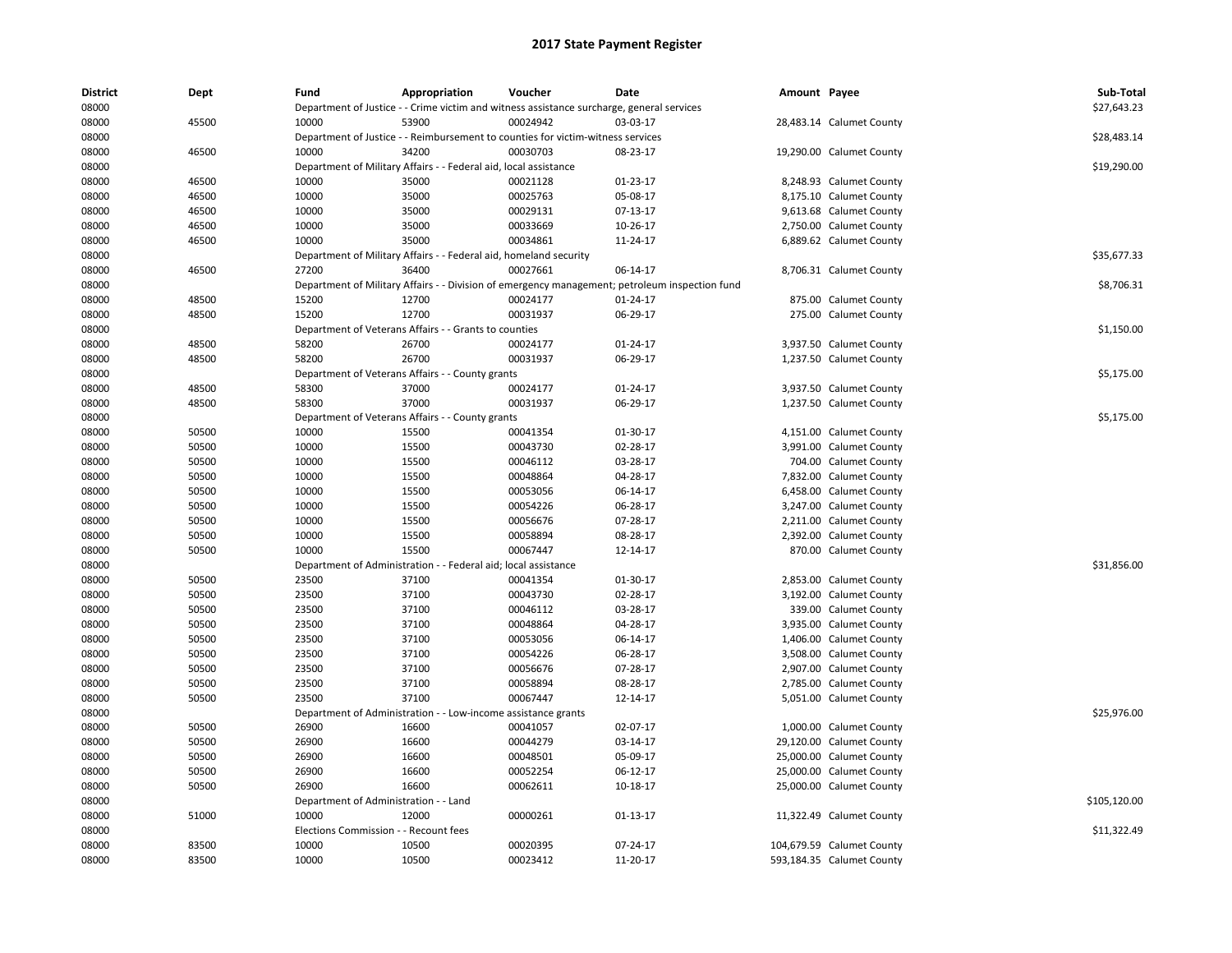| <b>District</b> | Dept  | Fund  | Appropriation                                                         | Voucher                                                                          | Date     | Amount Payee                | Sub-Total       |
|-----------------|-------|-------|-----------------------------------------------------------------------|----------------------------------------------------------------------------------|----------|-----------------------------|-----------------|
| 08000           |       |       |                                                                       | Shared Revenue and Tax Relief - - County and municipal aid account               |          |                             | \$697,863.94    |
| 08000           | 83500 | 10000 | 10900                                                                 | 00017322                                                                         | 07-24-17 | 116,622.00 Calumet County   |                 |
| 08000           |       |       | Shared Revenue and Tax Relief - - State aid; tax exempt property      |                                                                                  |          |                             | \$116,622.00    |
| 08000           | 83500 | 10000 | 11000                                                                 | 00020395                                                                         | 07-24-17 | 24,054.51 Calumet County    |                 |
| 08000           | 83500 | 10000 | 11000                                                                 | 00023412                                                                         | 11-20-17 | 187,341.79 Calumet County   |                 |
| 08000           |       |       | Shared Revenue and Tax Relief - - Public utility distribution account |                                                                                  |          |                             | \$211,396.30    |
| 08000           | 83500 | 10000 | 30200                                                                 | 00020075                                                                         | 07-24-17 | 979,768.73 Calumet County   |                 |
| 08000           | 83500 | 10000 | 30200                                                                 | 00022120                                                                         | 07-24-17 | 4,959,721.19 Calumet County |                 |
| 08000           |       |       |                                                                       | Shared Revenue and Tax Relief - - School levy tax credit and first dollar credit |          |                             | \$5,939,489.92  |
| 08000           | 83500 | 52100 | 36300                                                                 | 00016125                                                                         | 03-27-17 | 1,302,284.04 Calumet County |                 |
| 08000           |       |       | Shared Revenue and Tax Relief - - Lottery and gaming credit           |                                                                                  |          |                             | \$1,302,284.04  |
| 08000 Total     |       |       |                                                                       |                                                                                  |          |                             | \$14,787,206.74 |
|                 |       |       |                                                                       |                                                                                  |          |                             |                 |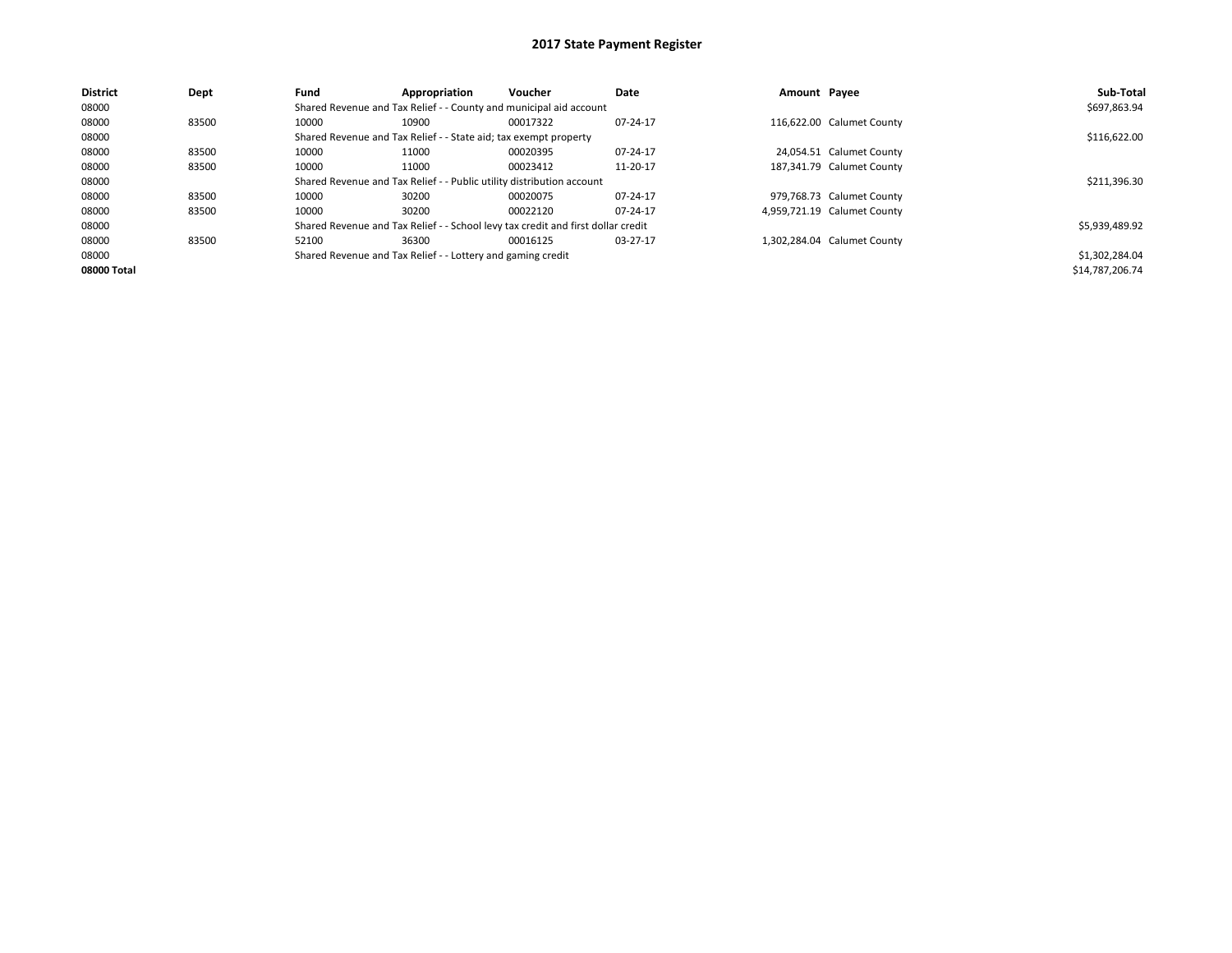| <b>District</b> | Dept  | Fund  | Appropriation                                                         | Voucher                                                                            | Date                                                                                                         | Amount Payee |                            | Sub-Total    |
|-----------------|-------|-------|-----------------------------------------------------------------------|------------------------------------------------------------------------------------|--------------------------------------------------------------------------------------------------------------|--------------|----------------------------|--------------|
| 08002           | 16500 | 10000 | 22500                                                                 | 00010630                                                                           | 06-26-17                                                                                                     |              | 4,767.00 Town Of Brillion  |              |
| 08002           |       |       | Dept of Safety & Prof Services - - Fire dues distribution             |                                                                                    |                                                                                                              |              |                            | \$4,767.00   |
| 08002           | 37000 | 10000 | 50300                                                                 | 00123993                                                                           | 02-02-17                                                                                                     |              | 3,206.98 Town Of Brillion  |              |
| 08002           | 37000 | 10000 | 50300                                                                 | 00123994                                                                           | 02-02-17                                                                                                     |              | 4,482.34 Town Of Brillion  |              |
| 08002           | 37000 | 10000 | 50300                                                                 | 00143402                                                                           | $04 - 21 - 17$                                                                                               |              | 1,848.34 Town Of Brillion  |              |
| 08002           |       |       | Dept of Natural Resources - - Aids in lieu of taxes - general fund    |                                                                                    |                                                                                                              |              |                            | \$9,537.66   |
| 08002           | 37000 | 21200 | 16600                                                                 | 00157085                                                                           | 06-19-17                                                                                                     |              | 76.25 Town Of Brillion     |              |
| 08002           |       |       |                                                                       | Dept of Natural Resources - - General program operations - state funds; forestry   |                                                                                                              |              |                            | \$76.25      |
| 08002           | 37000 | 21200 | 57100                                                                 | 00157085                                                                           | 06-19-17                                                                                                     |              | 40.50 Town Of Brillion     |              |
| 08002           |       |       |                                                                       |                                                                                    | Dept of Natural Resources - - Resource aids -- county forests, forest croplands and managed forest land aids |              |                            | \$40.50      |
| 08002           | 37000 | 21200 | 57900                                                                 | 00143403                                                                           | 04-21-17                                                                                                     |              | 370.18 Town Of Brillion    |              |
| 08002           |       |       | Dept of Natural Resources - - Aids in lieu of taxes - sum sufficient  |                                                                                    |                                                                                                              |              |                            | \$370.18     |
| 08002           | 37000 | 21200 | 58900                                                                 | 00157085                                                                           | 06-19-17                                                                                                     |              | 350.77 Town Of Brillion    |              |
| 08002           |       |       |                                                                       | Dept of Natural Resources - - Resource aids - distribution of closed acreage fees. |                                                                                                              |              |                            | \$350.77     |
| 08002           | 37000 | 27400 | 67000                                                                 | 00154753                                                                           | 06-01-17                                                                                                     |              | 4,621.15 Town Of Brillion  |              |
| 08002           |       |       |                                                                       | Dept of Natural Resources - - Financial assistance for responsible units           |                                                                                                              |              |                            | \$4,621.15   |
| 08002           | 37000 | 27400 | 67300                                                                 | 00154753                                                                           | 06-01-17                                                                                                     |              | 389.91 Town Of Brillion    |              |
| 08002           |       |       | Dept of Natural Resources - - Recycling consolidation grants          |                                                                                    |                                                                                                              |              |                            | \$389.91     |
| 08002           | 39500 | 21100 | 19100                                                                 | 00065638                                                                           | 01-03-17                                                                                                     |              | 29,798.56 Town Of Brillion |              |
| 08002           | 39500 | 21100 | 19100                                                                 | 00096761                                                                           | 04-03-17                                                                                                     |              | 29,798.56 Town Of Brillion |              |
| 08002           | 39500 | 21100 | 19100                                                                 | 00134187                                                                           | 07-03-17                                                                                                     |              | 29,798.56 Town Of Brillion |              |
| 08002           | 39500 | 21100 | 19100                                                                 | 00169453                                                                           | 10-02-17                                                                                                     |              | 29,798.58 Town Of Brillion |              |
| 08002           |       |       |                                                                       | WI Dept of Transportation - - Transportation aids to municipalities, state funds   |                                                                                                              |              |                            | \$119,194.26 |
| 08002           | 50500 | 10000 | 17400                                                                 | 00047397                                                                           | 04-28-17                                                                                                     |              | 3,209.00 Town Of Brillion  |              |
| 08002           |       |       |                                                                       |                                                                                    | Department of Administration - - High-voltage transmission line annual impact fee distributions              |              |                            | \$3,209.00   |
| 08002           | 83500 | 10000 | 10500                                                                 | 00020378                                                                           | 07-24-17                                                                                                     |              | 7,713.55 Town Of Brillion  |              |
| 08002           | 83500 | 10000 | 10500                                                                 | 00023395                                                                           | 11-20-17                                                                                                     |              | 43,749.76 Town Of Brillion |              |
| 08002           |       |       |                                                                       | Shared Revenue and Tax Relief - - County and municipal aid account                 |                                                                                                              |              |                            | \$51,463.31  |
| 08002           | 83500 | 10000 | 10900                                                                 | 00017545                                                                           | 07-24-17                                                                                                     |              | 70.00 Town Of Brillion     |              |
| 08002           |       |       | Shared Revenue and Tax Relief - - State aid; tax exempt property      |                                                                                    |                                                                                                              |              |                            | \$70.00      |
| 08002           | 83500 | 10000 | 11000                                                                 | 00020378                                                                           | 07-24-17                                                                                                     |              | 4,861.43 Town Of Brillion  |              |
| 08002           | 83500 | 10000 | 11000                                                                 | 00023395                                                                           | 11-20-17                                                                                                     |              | 41,661.25 Town Of Brillion |              |
| 08002           |       |       | Shared Revenue and Tax Relief - - Public utility distribution account |                                                                                    |                                                                                                              |              |                            | \$46,522.68  |
| 08002           | 83500 | 52100 | 36300                                                                 | 00015686                                                                           | 03-27-17                                                                                                     |              | 3,584.04 Town Of Brillion  |              |
| 08002           |       |       | Shared Revenue and Tax Relief - - Lottery and gaming credit           |                                                                                    |                                                                                                              |              |                            | \$3,584.04   |
| 08002 Total     |       |       |                                                                       |                                                                                    |                                                                                                              |              |                            | \$244,196.71 |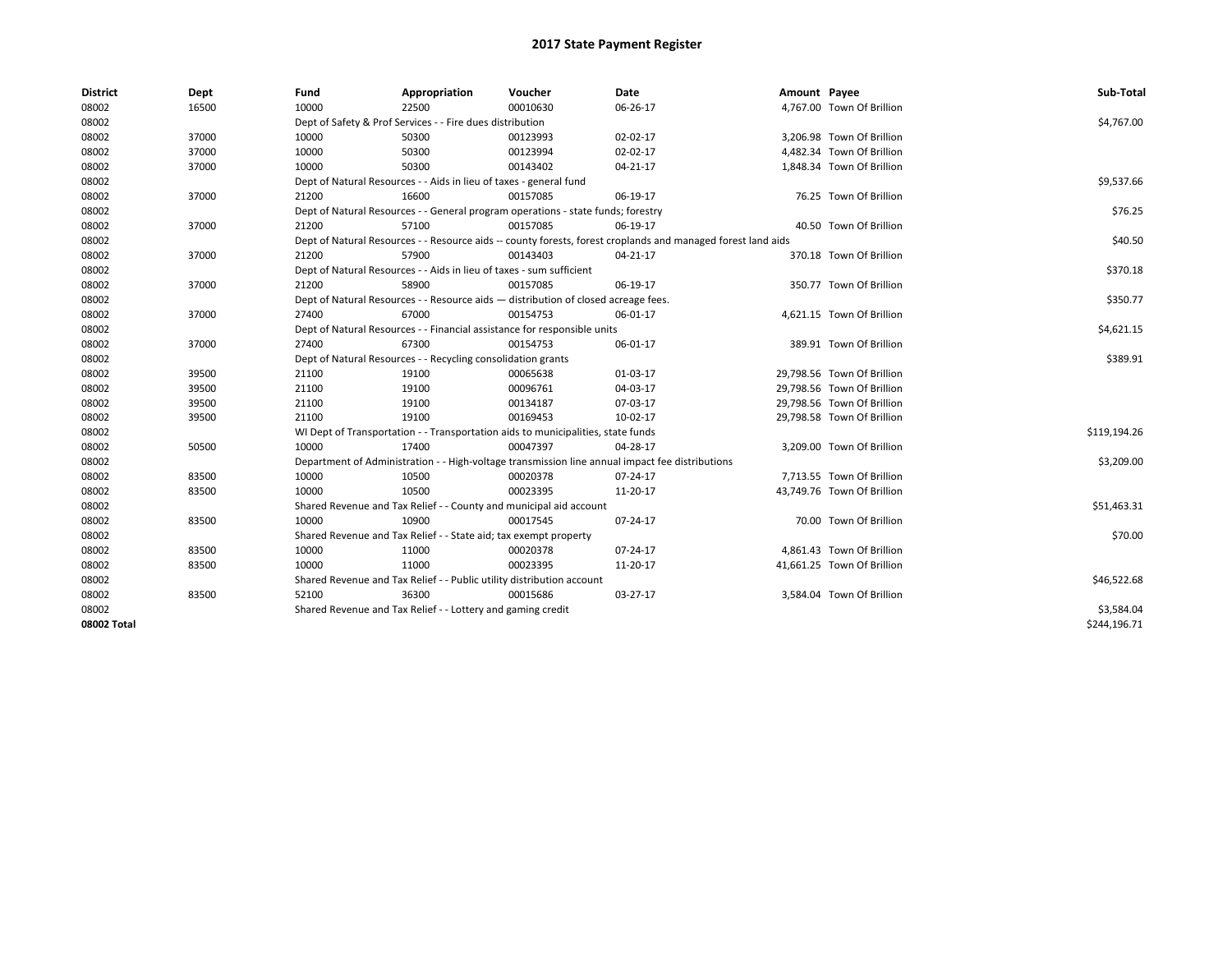| <b>District</b> | Dept  | Fund                                                             | Appropriation                                                                      | Voucher  | Date                                                                                                         | Amount Payee |                               | Sub-Total    |
|-----------------|-------|------------------------------------------------------------------|------------------------------------------------------------------------------------|----------|--------------------------------------------------------------------------------------------------------------|--------------|-------------------------------|--------------|
| 08004           | 16500 | 10000                                                            | 22500                                                                              | 00010631 | 06-26-17                                                                                                     |              | 5,712.13 Town Of Brothertown  |              |
| 08004           |       |                                                                  | Dept of Safety & Prof Services - - Fire dues distribution                          |          |                                                                                                              |              |                               | \$5,712.13   |
| 08004           | 37000 | 10000                                                            | 50300                                                                              | 00123995 | 02-02-17                                                                                                     |              | 5,395.36 Town Of Brothertown  |              |
| 08004           |       |                                                                  | Dept of Natural Resources - - Aids in lieu of taxes - general fund                 |          |                                                                                                              |              |                               | \$5,395.36   |
| 08004           | 37000 | 21200                                                            | 16600                                                                              | 00157086 | 06-19-17                                                                                                     |              | 263.12 Town Of Brothertown    |              |
| 08004           |       |                                                                  | Dept of Natural Resources - - General program operations - state funds; forestry   |          |                                                                                                              |              |                               | \$263.12     |
| 08004           | 37000 | 21200                                                            | 57100                                                                              | 00157086 | 06-19-17                                                                                                     |              | 131.01 Town Of Brothertown    |              |
| 08004           |       |                                                                  |                                                                                    |          | Dept of Natural Resources - - Resource aids -- county forests, forest croplands and managed forest land aids |              |                               | \$131.01     |
| 08004           | 37000 | 21200                                                            | 58900                                                                              | 00157086 | 06-19-17                                                                                                     |              | 1,210.34 Town Of Brothertown  |              |
| 08004           |       |                                                                  | Dept of Natural Resources - - Resource aids - distribution of closed acreage fees. |          |                                                                                                              |              |                               | \$1,210.34   |
| 08004           | 37000 | 27400                                                            | 67000                                                                              | 00154411 | 06-01-17                                                                                                     |              | 9,407.55 Town Of Brothertown  |              |
| 08004           |       |                                                                  | Dept of Natural Resources - - Financial assistance for responsible units           |          |                                                                                                              |              |                               | \$9,407.55   |
| 08004           | 37000 | 27400                                                            | 67300                                                                              | 00154411 | 06-01-17                                                                                                     |              | 341.46 Town Of Brothertown    |              |
| 08004           |       |                                                                  | Dept of Natural Resources - - Recycling consolidation grants                       |          |                                                                                                              |              |                               | \$341.46     |
| 08004           | 39500 | 21100                                                            | 19100                                                                              | 00065639 | 01-03-17                                                                                                     |              | 29.506.80 Town Of Brothertown |              |
| 08004           | 39500 | 21100                                                            | 19100                                                                              | 00096762 | 04-03-17                                                                                                     |              | 29,506.80 Town Of Brothertown |              |
| 08004           | 39500 | 21100                                                            | 19100                                                                              | 00134188 | 07-03-17                                                                                                     |              | 29.506.80 Town Of Brothertown |              |
| 08004           | 39500 | 21100                                                            | 19100                                                                              | 00169454 | 10-02-17                                                                                                     |              | 29,506.80 Town Of Brothertown |              |
| 08004           |       |                                                                  | WI Dept of Transportation - - Transportation aids to municipalities, state funds   |          |                                                                                                              |              |                               | \$118,027.20 |
| 08004           | 83500 | 10000                                                            | 10500                                                                              | 00020379 | 07-24-17                                                                                                     |              | 5,824.16 Town Of Brothertown  |              |
| 08004           | 83500 | 10000                                                            | 10500                                                                              | 00023396 | 11-20-17                                                                                                     |              | 34,686.61 Town Of Brothertown |              |
| 08004           |       |                                                                  | Shared Revenue and Tax Relief - - County and municipal aid account                 |          |                                                                                                              |              |                               | \$40,510.77  |
| 08004           | 83500 | 10000                                                            | 10900                                                                              | 00017546 | 07-24-17                                                                                                     |              | 246.00 Town Of Brothertown    |              |
| 08004           |       | Shared Revenue and Tax Relief - - State aid; tax exempt property |                                                                                    | \$246.00 |                                                                                                              |              |                               |              |
| 08004           | 83500 | 52100                                                            | 36300                                                                              | 00015687 | 03-27-17                                                                                                     |              | 1.050.04 Town Of Brothertown  |              |
| 08004           |       |                                                                  | Shared Revenue and Tax Relief - - Lottery and gaming credit                        |          |                                                                                                              |              |                               | \$1,050.04   |
| 08004 Total     |       |                                                                  |                                                                                    |          |                                                                                                              |              |                               | \$182,294.98 |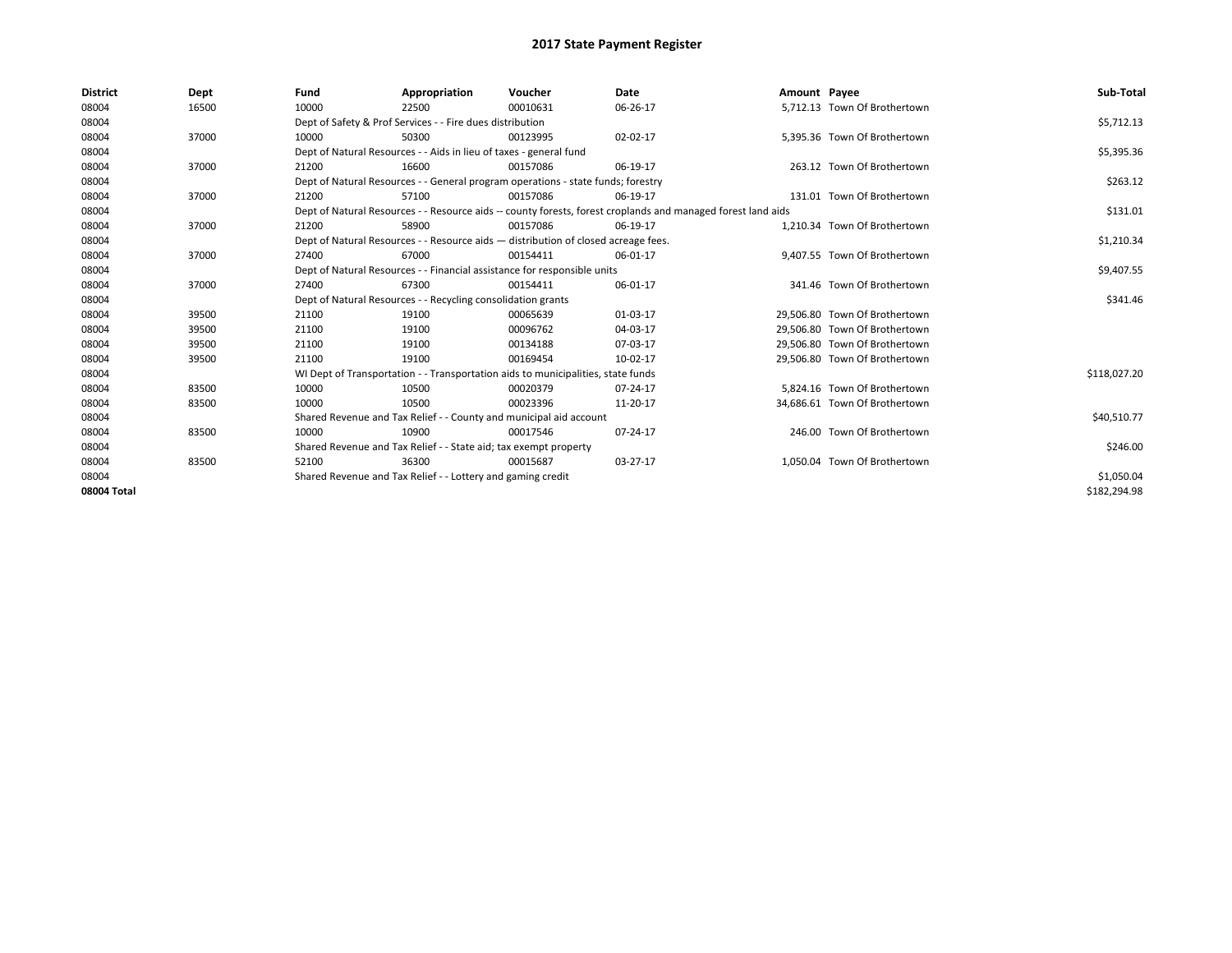| <b>District</b> | Dept  | Fund  | Appropriation                                                                      | Voucher  | Date                                                                                                         | Amount Payee |                               | Sub-Total    |
|-----------------|-------|-------|------------------------------------------------------------------------------------|----------|--------------------------------------------------------------------------------------------------------------|--------------|-------------------------------|--------------|
| 08006           | 16500 | 10000 | 22500                                                                              | 00010632 | 06-26-17                                                                                                     |              | 2,679.08 Town Of Charlestown  |              |
| 08006           |       |       | Dept of Safety & Prof Services - - Fire dues distribution                          |          |                                                                                                              |              |                               | \$2,679.08   |
| 08006           | 37000 | 10000 | 50300                                                                              | 00123996 | 02-02-17                                                                                                     |              | 5,174.12 Town Of Charlestown  |              |
| 08006           | 37000 | 10000 | 50300                                                                              | 00123997 | 02-02-17                                                                                                     |              | 38.868.77 Town Of Charlestown |              |
| 08006           | 37000 | 10000 | 50300                                                                              | 00143415 | $04 - 21 - 17$                                                                                               |              | 2,721.30 Town Of Charlestown  |              |
| 08006           |       |       | Dept of Natural Resources - - Aids in lieu of taxes - general fund                 |          | \$46,764.19                                                                                                  |              |                               |              |
| 08006           | 37000 | 21200 | 16600                                                                              | 00157087 | 06-19-17                                                                                                     |              | 622.22 Town Of Charlestown    |              |
| 08006           |       |       | Dept of Natural Resources - - General program operations - state funds; forestry   |          |                                                                                                              |              |                               | \$622.22     |
| 08006           | 37000 | 21200 | 57100                                                                              | 00157087 | 06-19-17                                                                                                     |              | 284.78 Town Of Charlestown    |              |
| 08006           |       |       |                                                                                    |          | Dept of Natural Resources - - Resource aids -- county forests, forest croplands and managed forest land aids |              |                               | \$284.78     |
| 08006           | 37000 | 21200 | 57900                                                                              | 00143416 | 04-21-17                                                                                                     |              | 313.72 Town Of Charlestown    |              |
| 08006           |       |       | Dept of Natural Resources - - Aids in lieu of taxes - sum sufficient               |          |                                                                                                              |              |                               | \$313.72     |
| 08006           | 37000 | 21200 | 58900                                                                              | 00157087 | 06-19-17                                                                                                     |              | 2,862.20 Town Of Charlestown  |              |
| 08006           |       |       | Dept of Natural Resources - - Resource aids - distribution of closed acreage fees. |          |                                                                                                              |              |                               | \$2,862.20   |
| 08006           | 37000 | 27400 | 67000                                                                              | 00154612 | 06-01-17                                                                                                     |              | 4,581.50 Town Of Charlestown  |              |
| 08006           |       |       | Dept of Natural Resources - - Financial assistance for responsible units           |          |                                                                                                              |              |                               | \$4,581.50   |
| 08006           | 37000 | 27400 | 67300                                                                              | 00154612 | 06-01-17                                                                                                     |              | 200.21 Town Of Charlestown    |              |
| 08006           |       |       | Dept of Natural Resources - - Recycling consolidation grants                       |          |                                                                                                              |              |                               | \$200.21     |
| 08006           | 39500 | 21100 | 19100                                                                              | 00065640 | 01-03-17                                                                                                     |              | 19,779.46 Town Of Charlestown |              |
| 08006           | 39500 | 21100 | 19100                                                                              | 00096763 | 04-03-17                                                                                                     |              | 19.779.46 Town Of Charlestown |              |
| 08006           | 39500 | 21100 | 19100                                                                              | 00134189 | 07-03-17                                                                                                     |              | 19,779.46 Town Of Charlestown |              |
| 08006           | 39500 | 21100 | 19100                                                                              | 00169455 | 10-02-17                                                                                                     |              | 19,779.48 Town Of Charlestown |              |
| 08006           |       |       | WI Dept of Transportation - - Transportation aids to municipalities, state funds   |          |                                                                                                              |              |                               | \$79,117.86  |
| 08006           | 83500 | 10000 | 10500                                                                              | 00020380 | $07 - 24 - 17$                                                                                               |              | 4.531.50 Town Of Charlestown  |              |
| 08006           | 83500 | 10000 | 10500                                                                              | 00023397 | 11-20-17                                                                                                     |              | 25,678.50 Town Of Charlestown |              |
| 08006           |       |       | Shared Revenue and Tax Relief - - County and municipal aid account                 |          |                                                                                                              |              |                               | \$30,210.00  |
| 08006           | 83500 | 10000 | 11000                                                                              | 00020380 | 07-24-17                                                                                                     |              | 464.07 Town Of Charlestown    |              |
| 08006           | 83500 | 10000 | 11000                                                                              | 00023397 | 11-20-17                                                                                                     |              | 2,654.48 Town Of Charlestown  |              |
| 08006           |       |       | Shared Revenue and Tax Relief - - Public utility distribution account              |          |                                                                                                              |              |                               | \$3,118.55   |
| 08006           | 83500 | 10000 | 50100                                                                              | 00015176 | $01 - 31 - 17$                                                                                               |              | 129.17 Town Of Charlestown    |              |
| 08006           |       |       | Shared Revenue and Tax Relief - - Payments for municipal services                  |          | \$129.17                                                                                                     |              |                               |              |
| 08006 Total     |       |       |                                                                                    |          |                                                                                                              |              |                               | \$170,883.48 |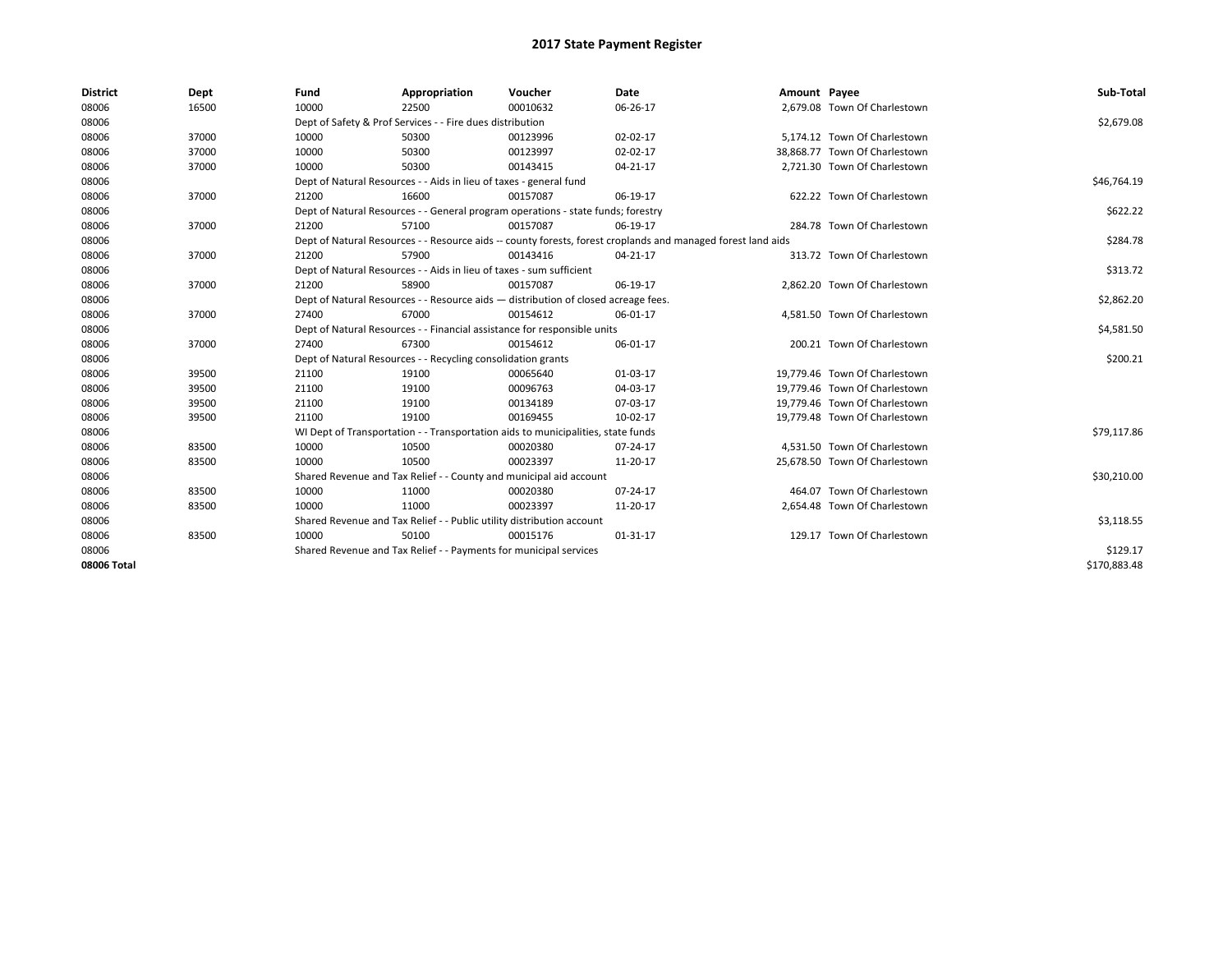| District    | Dept  | Fund  | Appropriation                                                                      | Voucher  | Date                                                                                                         | Amount Payee |                           | Sub-Total    |
|-------------|-------|-------|------------------------------------------------------------------------------------|----------|--------------------------------------------------------------------------------------------------------------|--------------|---------------------------|--------------|
| 08008       | 16500 | 10000 | 22500                                                                              | 00010633 | 06-27-17                                                                                                     |              | 4,803.67 Town Of Chilton  |              |
| 08008       |       |       | Dept of Safety & Prof Services - - Fire dues distribution                          |          |                                                                                                              |              |                           | \$4,803.67   |
| 08008       | 37000 | 21200 | 16600                                                                              | 00157088 | 06-19-17                                                                                                     |              | 43.26 Town Of Chilton     |              |
| 08008       |       |       | Dept of Natural Resources - - General program operations - state funds; forestry   |          |                                                                                                              |              |                           | \$43.26      |
| 08008       | 37000 | 21200 | 57100                                                                              | 00157088 | 06-19-17                                                                                                     |              | 21.80 Town Of Chilton     |              |
| 08008       |       |       |                                                                                    |          | Dept of Natural Resources - - Resource aids -- county forests, forest croplands and managed forest land aids |              |                           | \$21.80      |
| 08008       | 37000 | 21200 | 58900                                                                              | 00157088 | 06-19-17                                                                                                     |              | 199.00 Town Of Chilton    |              |
| 08008       |       |       | Dept of Natural Resources - - Resource aids - distribution of closed acreage fees. |          |                                                                                                              |              |                           | \$199.00     |
| 08008       | 37000 | 27400 | 67000                                                                              | 00154648 | 06-01-17                                                                                                     |              | 4,000.00 Town Of Chilton  |              |
| 08008       |       |       | Dept of Natural Resources - - Financial assistance for responsible units           |          | \$4,000.00                                                                                                   |              |                           |              |
| 08008       | 39500 | 21100 | 19100                                                                              | 00065641 | 01-03-17                                                                                                     |              | 24,965.17 Town Of Chilton |              |
| 08008       | 39500 | 21100 | 19100                                                                              | 00096764 | 04-03-17                                                                                                     |              | 24,965.17 Town Of Chilton |              |
| 08008       | 39500 | 21100 | 19100                                                                              | 00134190 | 07-03-17                                                                                                     |              | 24,965.17 Town Of Chilton |              |
| 08008       | 39500 | 21100 | 19100                                                                              | 00169456 | 10-02-17                                                                                                     |              | 24,965.19 Town Of Chilton |              |
| 08008       |       |       | WI Dept of Transportation - - Transportation aids to municipalities, state funds   |          |                                                                                                              |              |                           | \$99,860.70  |
| 08008       | 83500 | 10000 | 10500                                                                              | 00020381 | 07-24-17                                                                                                     |              | 2,877.33 Town Of Chilton  |              |
| 08008       | 83500 | 10000 | 10500                                                                              | 00023398 | 11-20-17                                                                                                     |              | 16,304.90 Town Of Chilton |              |
| 08008       |       |       | Shared Revenue and Tax Relief - - County and municipal aid account                 |          |                                                                                                              |              |                           | \$19,182.23  |
| 08008       | 83500 | 10000 | 11000                                                                              | 00020381 | 07-24-17                                                                                                     |              | 784.49 Town Of Chilton    |              |
| 08008       | 83500 | 10000 | 11000                                                                              | 00023398 | 11-20-17                                                                                                     |              | 4,532.58 Town Of Chilton  |              |
| 08008       |       |       | Shared Revenue and Tax Relief - - Public utility distribution account              |          |                                                                                                              |              |                           | \$5,317.07   |
| 08008 Total |       |       |                                                                                    |          |                                                                                                              |              |                           | \$133,427.73 |
|             |       |       |                                                                                    |          |                                                                                                              |              |                           |              |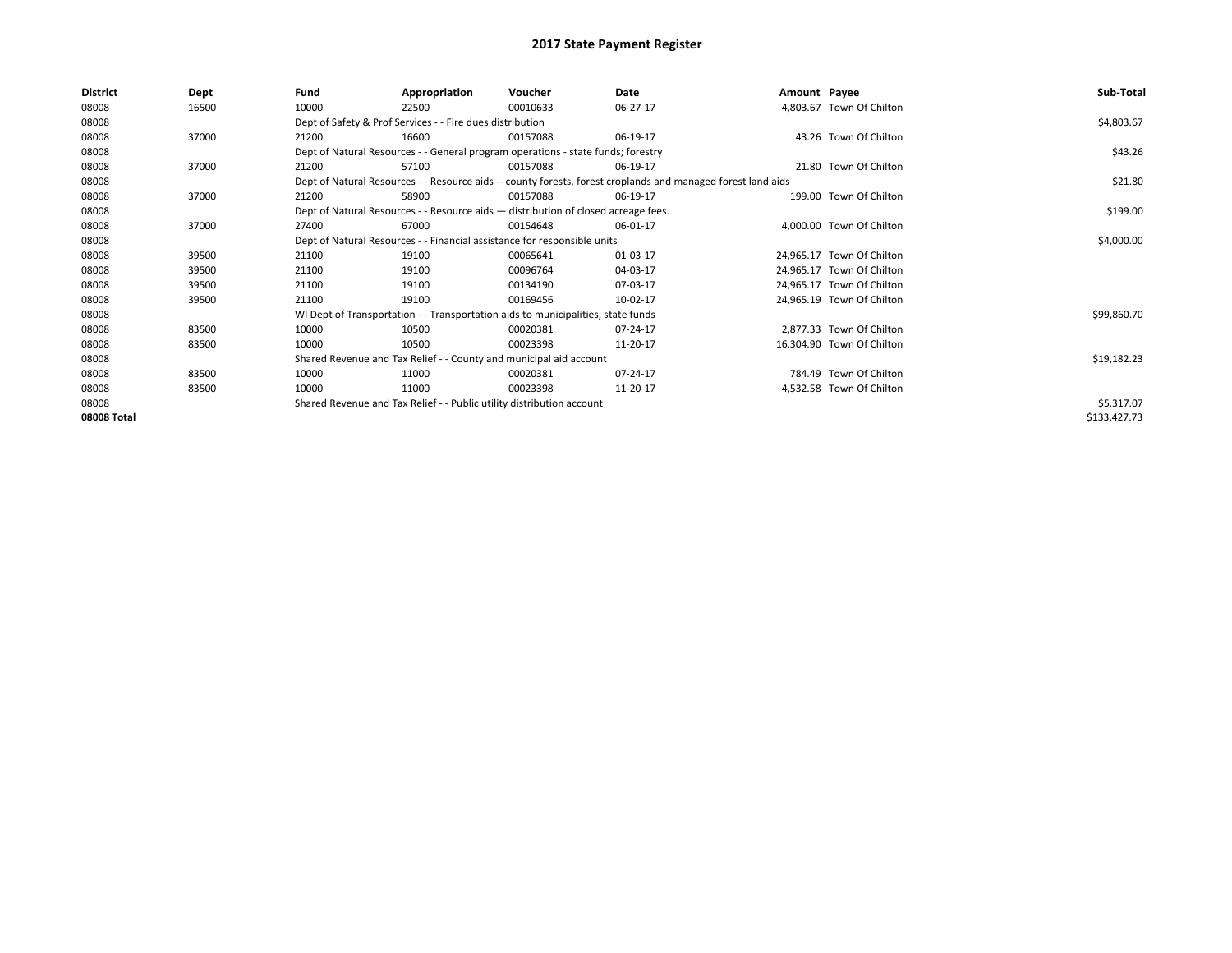| <b>District</b> | Dept  | Fund  | Appropriation                                                                    | Voucher  | Date     | Amount Payee |                            | Sub-Total   |
|-----------------|-------|-------|----------------------------------------------------------------------------------|----------|----------|--------------|----------------------------|-------------|
| 08010           | 16500 | 10000 | 22500                                                                            | 00010634 | 06-26-17 |              | 4,043.39 Town Of Harrison  |             |
| 08010           |       |       | Dept of Safety & Prof Services - - Fire dues distribution                        |          |          |              |                            | \$4,043.39  |
| 08010           | 37000 | 10000 | 50300                                                                            | 00130282 | 02-24-17 |              | 9,330.46 Town Of Harrison  |             |
| 08010           | 37000 | 10000 | 50300                                                                            | 00143538 | 04-21-17 |              | 730.25 Town Of Harrison    |             |
| 08010           |       |       | Dept of Natural Resources - - Aids in lieu of taxes - general fund               |          |          |              |                            | \$10,060.71 |
| 08010           | 37000 | 21200 | 57900                                                                            | 00143537 | 04-21-17 |              | 319.60 Town Of Harrison    |             |
| 08010           |       |       | Dept of Natural Resources - - Aids in lieu of taxes - sum sufficient             |          |          |              |                            | \$319.60    |
| 08010           | 37000 | 27400 | 67000                                                                            | 00154863 | 06-01-17 |              | 2,658.43 Town Of Harrison  |             |
| 08010           |       |       | Dept of Natural Resources - - Financial assistance for responsible units         |          |          |              |                            | \$2,658.43  |
| 08010           | 37000 | 27400 | 67300                                                                            | 00154863 | 06-01-17 |              | 304.54 Town Of Harrison    |             |
| 08010           |       |       | Dept of Natural Resources - - Recycling consolidation grants                     |          |          |              |                            | \$304.54    |
| 08010           | 39500 | 21100 | 19100                                                                            | 00065642 | 01-03-17 |              | 7.781.73 Town Of Harrison  |             |
| 08010           | 39500 | 21100 | 19100                                                                            | 00096765 | 04-03-17 |              | 7.781.73 Town Of Harrison  |             |
| 08010           | 39500 | 21100 | 19100                                                                            | 00134191 | 07-03-17 |              | 7.781.73 Town Of Harrison  |             |
| 08010           | 39500 | 21100 | 19100                                                                            | 00169457 | 10-02-17 |              | 7,781.73 Town Of Harrison  |             |
| 08010           |       |       | WI Dept of Transportation - - Transportation aids to municipalities, state funds |          |          |              |                            | \$31,126.92 |
| 08010           | 83500 | 10000 | 10500                                                                            | 00020382 | 07-24-17 |              | 3,546.62 Town Of Harrison  |             |
| 08010           | 83500 | 10000 | 10500                                                                            | 00023399 | 11-20-17 |              | 20.097.49 Town Of Harrison |             |
| 08010           |       |       | Shared Revenue and Tax Relief - - County and municipal aid account               |          |          |              |                            | \$23,644.11 |
| 08010           | 83500 | 10000 | 10900                                                                            | 00017547 | 07-24-17 |              | 1.00 Town Of Harrison      |             |
| 08010           |       |       | Shared Revenue and Tax Relief - - State aid; tax exempt property                 |          |          |              |                            | \$1.00      |
| 08010           | 83500 | 10000 | 11000                                                                            | 00020382 | 07-24-17 |              | 1,503.15 Town Of Harrison  |             |
| 08010           | 83500 | 10000 | 11000                                                                            | 00023399 | 11-20-17 |              | 10.500.04 Town Of Harrison |             |
| 08010           |       |       | Shared Revenue and Tax Relief - - Public utility distribution account            |          |          |              |                            | \$12,003.19 |
| 08010 Total     |       |       |                                                                                  |          |          |              |                            | \$84,161.89 |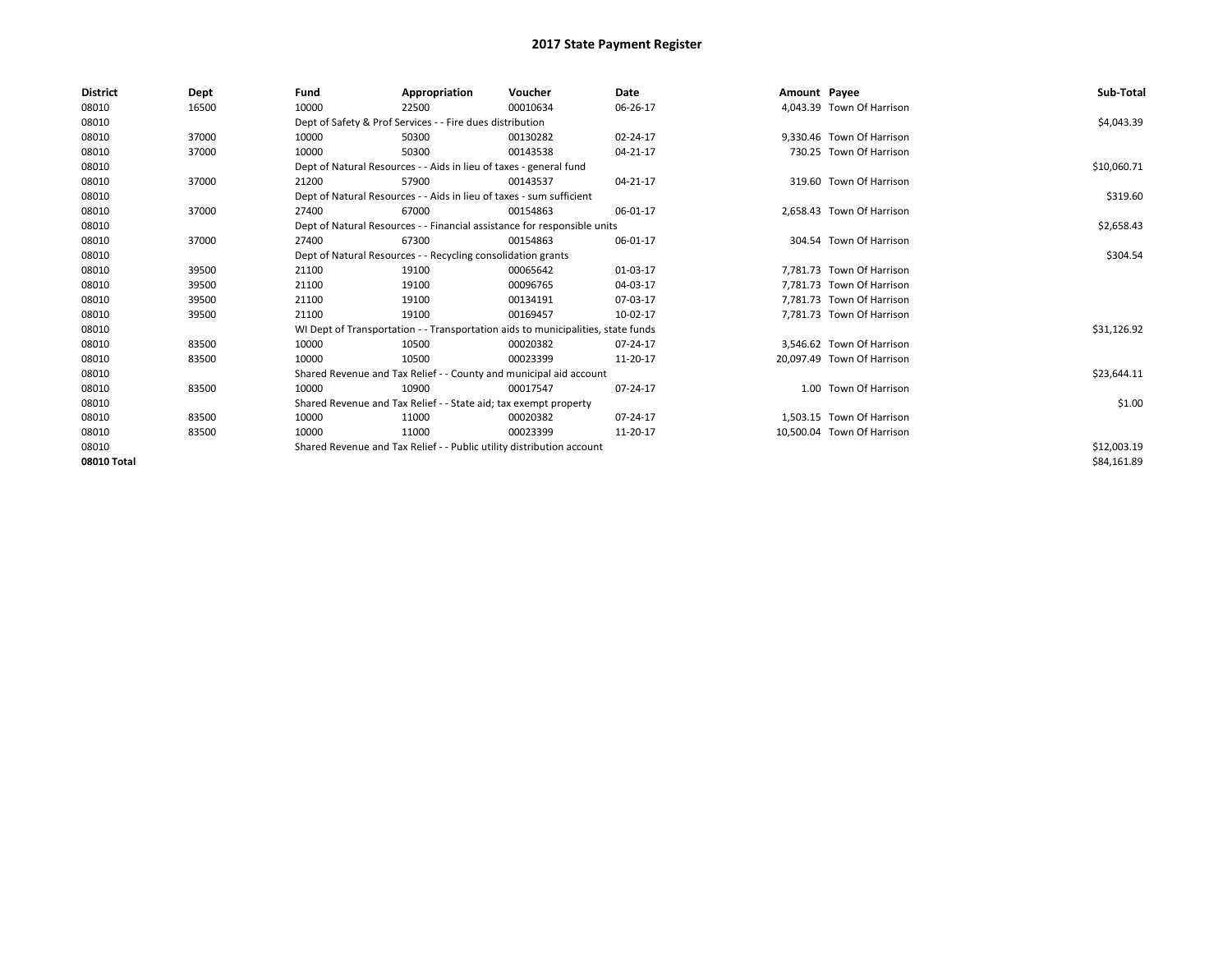| <b>District</b> | Dept  | Fund  | Appropriation                                                                      | Voucher  | Date                                                                                                         | Amount Payee |                                | Sub-Total    |
|-----------------|-------|-------|------------------------------------------------------------------------------------|----------|--------------------------------------------------------------------------------------------------------------|--------------|--------------------------------|--------------|
| 08012           | 16500 | 10000 | 22500                                                                              | 00010635 | 06-26-17                                                                                                     |              | 5,193.90 Town Of New Holstein  |              |
| 08012           |       |       | Dept of Safety & Prof Services - - Fire dues distribution                          |          |                                                                                                              |              |                                | \$5,193.90   |
| 08012           | 37000 | 10000 | 50300                                                                              | 00124011 | 02-02-17                                                                                                     |              | 210.23 Town Of New Holstein    |              |
| 08012           | 37000 | 10000 | 50300                                                                              | 00144028 | 04-21-17                                                                                                     |              | 255.19 Town Of New Holstein    |              |
| 08012           |       |       | Dept of Natural Resources - - Aids in lieu of taxes - general fund                 |          |                                                                                                              |              |                                | \$465.42     |
| 08012           | 37000 | 21200 | 16600                                                                              | 00157089 | 06-19-17                                                                                                     |              | 162.28 Town Of New Holstein    |              |
| 08012           |       |       | Dept of Natural Resources - - General program operations - state funds; forestry   |          |                                                                                                              |              |                                | \$162.28     |
| 08012           | 37000 | 21200 | 57100                                                                              | 00157089 | 06-19-17                                                                                                     |              | 74.27 Town Of New Holstein     |              |
| 08012           |       |       |                                                                                    |          | Dept of Natural Resources - - Resource aids -- county forests, forest croplands and managed forest land aids |              |                                | \$74.27      |
| 08012           | 37000 | 21200 | 57900                                                                              | 00144027 | 04-21-17                                                                                                     |              | 25.52 Town Of New Holstein     |              |
| 08012           |       |       | Dept of Natural Resources - - Aids in lieu of taxes - sum sufficient               |          |                                                                                                              |              |                                | \$25.52      |
| 08012           | 37000 | 21200 | 58900                                                                              | 00157089 | 06-19-17                                                                                                     |              | 746.50 Town Of New Holstein    |              |
| 08012           |       |       | Dept of Natural Resources - - Resource aids - distribution of closed acreage fees. |          |                                                                                                              |              |                                | \$746.50     |
| 08012           | 37000 | 27400 | 67000                                                                              | 00154655 | 06-01-17                                                                                                     |              | 9,108.95 Town Of New Holstein  |              |
| 08012           |       |       | Dept of Natural Resources - - Financial assistance for responsible units           |          |                                                                                                              |              |                                | \$9,108.95   |
| 08012           | 37000 | 27400 | 67300                                                                              | 00154655 | 06-01-17                                                                                                     |              | 389.40 Town Of New Holstein    |              |
| 08012           |       |       | Dept of Natural Resources - - Recycling consolidation grants                       |          |                                                                                                              |              |                                | \$389.40     |
| 08012           | 39500 | 21100 | 19100                                                                              | 00065643 | 01-03-17                                                                                                     |              | 26,886.42 Town Of New Holstein |              |
| 08012           | 39500 | 21100 | 19100                                                                              | 00096766 | 04-03-17                                                                                                     |              | 26.886.42 Town Of New Holstein |              |
| 08012           | 39500 | 21100 | 19100                                                                              | 00134192 | 07-03-17                                                                                                     |              | 26.886.42 Town Of New Holstein |              |
| 08012           | 39500 | 21100 | 19100                                                                              | 00169458 | 10-02-17                                                                                                     |              | 26,886.42 Town Of New Holstein |              |
| 08012           |       |       | WI Dept of Transportation - - Transportation aids to municipalities, state funds   |          |                                                                                                              |              |                                | \$107,545.68 |
| 08012           | 83500 | 10000 | 10500                                                                              | 00020383 | 07-24-17                                                                                                     |              | 9,877.08 Town Of New Holstein  |              |
| 08012           | 83500 | 10000 | 10500                                                                              | 00023400 | 11-20-17                                                                                                     |              | 55,970.12 Town Of New Holstein |              |
| 08012           |       |       | Shared Revenue and Tax Relief - - County and municipal aid account                 |          |                                                                                                              |              |                                | \$65,847.20  |
| 08012           | 83500 | 10000 | 10900                                                                              | 00017548 | 07-24-17                                                                                                     |              | 293.00 Town Of New Holstein    |              |
| 08012           |       |       | Shared Revenue and Tax Relief - - State aid; tax exempt property                   |          |                                                                                                              |              |                                | \$293.00     |
| 08012           | 83500 | 10000 | 11000                                                                              | 00020383 | 07-24-17                                                                                                     |              | 717.99 Town Of New Holstein    |              |
| 08012           | 83500 | 10000 | 11000                                                                              | 00023400 | 11-20-17                                                                                                     |              | 4,100.26 Town Of New Holstein  |              |
| 08012           |       |       | Shared Revenue and Tax Relief - - Public utility distribution account              |          |                                                                                                              |              |                                | \$4,818.25   |
| 08012           | 83500 | 52100 | 36300                                                                              | 00015688 | 03-27-17                                                                                                     |              | 2,784.12 Town Of New Holstein  |              |
| 08012           |       |       | Shared Revenue and Tax Relief - - Lottery and gaming credit                        |          |                                                                                                              |              |                                | \$2,784.12   |
| 08012 Total     |       |       |                                                                                    |          |                                                                                                              |              |                                | \$197,454.49 |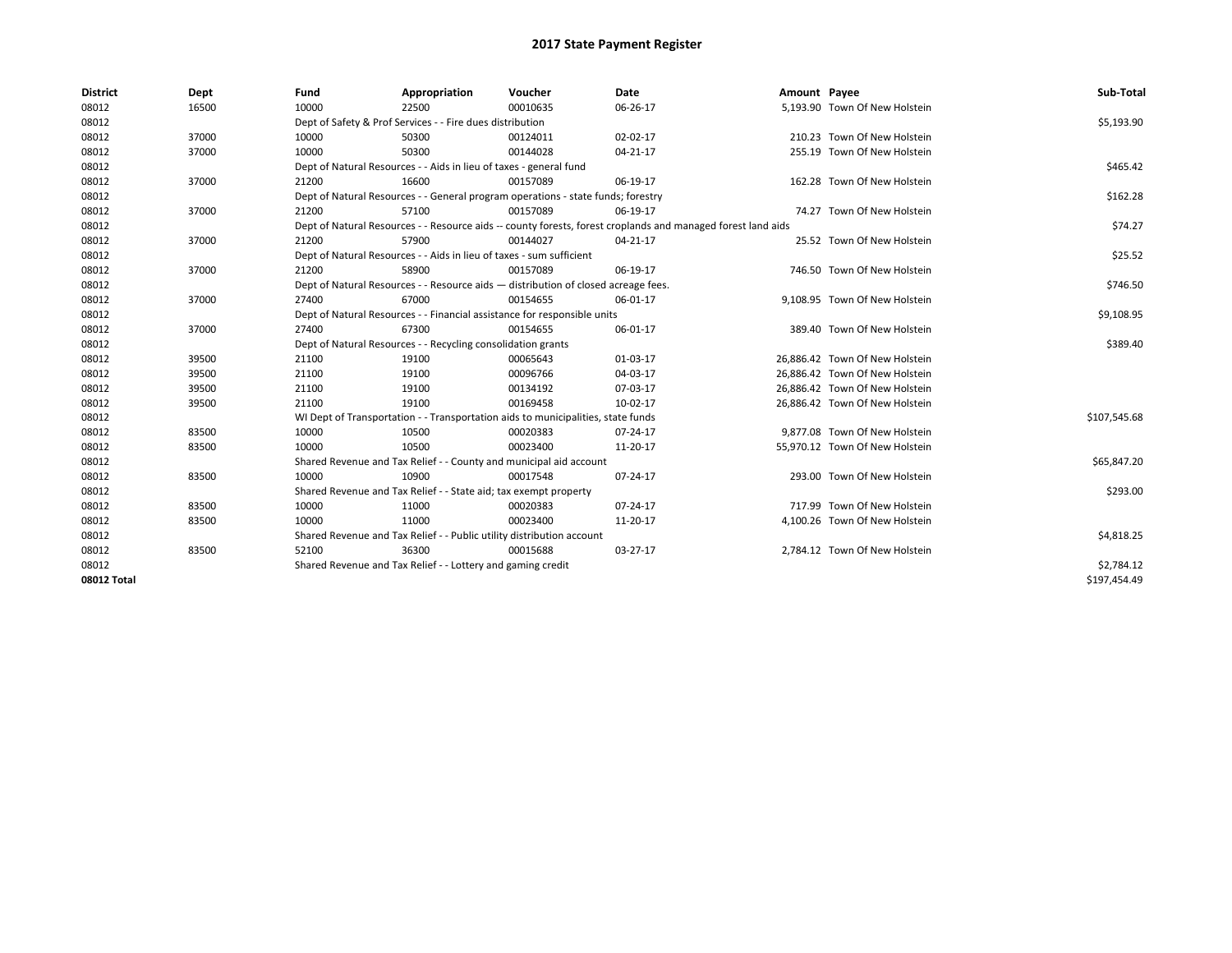| <b>District</b> | Dept  | Fund                                                              | Appropriation                                                         | Voucher                                                                            | Date                                                                                                         | Amount Payee |                           | Sub-Total    |
|-----------------|-------|-------------------------------------------------------------------|-----------------------------------------------------------------------|------------------------------------------------------------------------------------|--------------------------------------------------------------------------------------------------------------|--------------|---------------------------|--------------|
| 08014           | 16500 | 10000                                                             | 22500                                                                 | 00010636                                                                           | 06-26-17                                                                                                     |              | 3,334.09 Town Of Rantoul  |              |
| 08014           |       |                                                                   | Dept of Safety & Prof Services - - Fire dues distribution             |                                                                                    |                                                                                                              |              |                           | \$3,334.09   |
| 08014           | 37000 | 10000                                                             | 50300                                                                 | 00124000                                                                           | 02-02-17                                                                                                     |              | 244.11 Town Of Rantoul    |              |
| 08014           | 37000 | 10000                                                             | 50300                                                                 | 00124001                                                                           | 02-02-17                                                                                                     |              | 7.873.47 Town Of Rantoul  |              |
| 08014           | 37000 | 10000                                                             | 50300                                                                 | 00143700                                                                           | 04-21-17                                                                                                     |              | 2,001.43 Town Of Rantoul  |              |
| 08014           |       |                                                                   | Dept of Natural Resources - - Aids in lieu of taxes - general fund    |                                                                                    |                                                                                                              |              |                           | \$10,119.01  |
| 08014           | 37000 | 21200                                                             | 16600                                                                 | 00157090                                                                           | 06-19-17                                                                                                     |              | 52.00 Town Of Rantoul     |              |
| 08014           |       |                                                                   |                                                                       | Dept of Natural Resources - - General program operations - state funds; forestry   |                                                                                                              |              |                           | \$52.00      |
| 08014           | 37000 | 21200                                                             | 57100                                                                 | 00157090                                                                           | 06-19-17                                                                                                     |              | 23.80 Town Of Rantoul     |              |
| 08014           |       |                                                                   |                                                                       |                                                                                    | Dept of Natural Resources - - Resource aids -- county forests, forest croplands and managed forest land aids |              |                           | \$23.80      |
| 08014           | 37000 | 21200                                                             | 57900                                                                 | 00143701                                                                           | 04-21-17                                                                                                     |              | 235.47 Town Of Rantoul    |              |
| 08014           |       |                                                                   | Dept of Natural Resources - - Aids in lieu of taxes - sum sufficient  |                                                                                    |                                                                                                              |              |                           | \$235.47     |
| 08014           | 37000 | 21200                                                             | 58900                                                                 | 00157090                                                                           | 06-19-17                                                                                                     |              | 239.21 Town Of Rantoul    |              |
| 08014           |       |                                                                   |                                                                       | Dept of Natural Resources - - Resource aids - distribution of closed acreage fees. |                                                                                                              |              |                           | \$239.21     |
| 08014           | 37000 | 27400                                                             | 67000                                                                 | 00154735                                                                           | 06-01-17                                                                                                     |              | 4,266.32 Town Of Rantoul  |              |
| 08014           |       |                                                                   |                                                                       | Dept of Natural Resources - - Financial assistance for responsible units           |                                                                                                              |              |                           | \$4,266.32   |
| 08014           | 37000 | 27400                                                             | 67300                                                                 | 00154735                                                                           | 06-01-17                                                                                                     |              | 207.64 Town Of Rantoul    |              |
| 08014           |       |                                                                   | Dept of Natural Resources - - Recycling consolidation grants          |                                                                                    |                                                                                                              |              |                           | \$207.64     |
| 08014           | 39500 | 21100                                                             | 19100                                                                 | 00065644                                                                           | 01-03-17                                                                                                     |              | 25,069.77 Town Of Rantoul |              |
| 08014           | 39500 | 21100                                                             | 19100                                                                 | 00096767                                                                           | 04-03-17                                                                                                     |              | 25,069.77 Town Of Rantoul |              |
| 08014           | 39500 | 21100                                                             | 19100                                                                 | 00134193                                                                           | 07-03-17                                                                                                     |              | 25,069.77 Town Of Rantoul |              |
| 08014           | 39500 | 21100                                                             | 19100                                                                 | 00169459                                                                           | 10-02-17                                                                                                     |              | 25,069.77 Town Of Rantoul |              |
| 08014           |       |                                                                   |                                                                       | WI Dept of Transportation - - Transportation aids to municipalities, state funds   |                                                                                                              |              |                           | \$100,279.08 |
| 08014           | 83500 | 10000                                                             | 10500                                                                 | 00020384                                                                           | 07-24-17                                                                                                     |              | 6,842.94 Town Of Rantoul  |              |
| 08014           | 83500 | 10000                                                             | 10500                                                                 | 00023401                                                                           | 11-20-17                                                                                                     |              | 38,776.68 Town Of Rantoul |              |
| 08014           |       |                                                                   | Shared Revenue and Tax Relief - - County and municipal aid account    |                                                                                    |                                                                                                              |              |                           | \$45,619.62  |
| 08014           | 83500 | 10000                                                             | 10900                                                                 | 00017549                                                                           | 07-24-17                                                                                                     |              | 22.00 Town Of Rantoul     |              |
| 08014           |       |                                                                   | Shared Revenue and Tax Relief - - State aid; tax exempt property      |                                                                                    |                                                                                                              |              |                           | \$22.00      |
| 08014           | 83500 | 10000                                                             | 11000                                                                 | 00020384                                                                           | 07-24-17                                                                                                     |              | 0.05 Town Of Rantoul      |              |
| 08014           | 83500 | 10000                                                             | 11000                                                                 | 00023401                                                                           | 11-20-17                                                                                                     |              | 0.27 Town Of Rantoul      |              |
| 08014           |       |                                                                   | Shared Revenue and Tax Relief - - Public utility distribution account |                                                                                    |                                                                                                              |              |                           | \$0.32       |
| 08014           | 83500 | 10000                                                             | 50100                                                                 | 00015177                                                                           | 01-31-17                                                                                                     |              | 55.91 Town Of Rantoul     |              |
| 08014           |       | Shared Revenue and Tax Relief - - Payments for municipal services |                                                                       |                                                                                    |                                                                                                              |              |                           | \$55.91      |
| 08014 Total     |       |                                                                   |                                                                       |                                                                                    |                                                                                                              |              |                           | \$164,454.47 |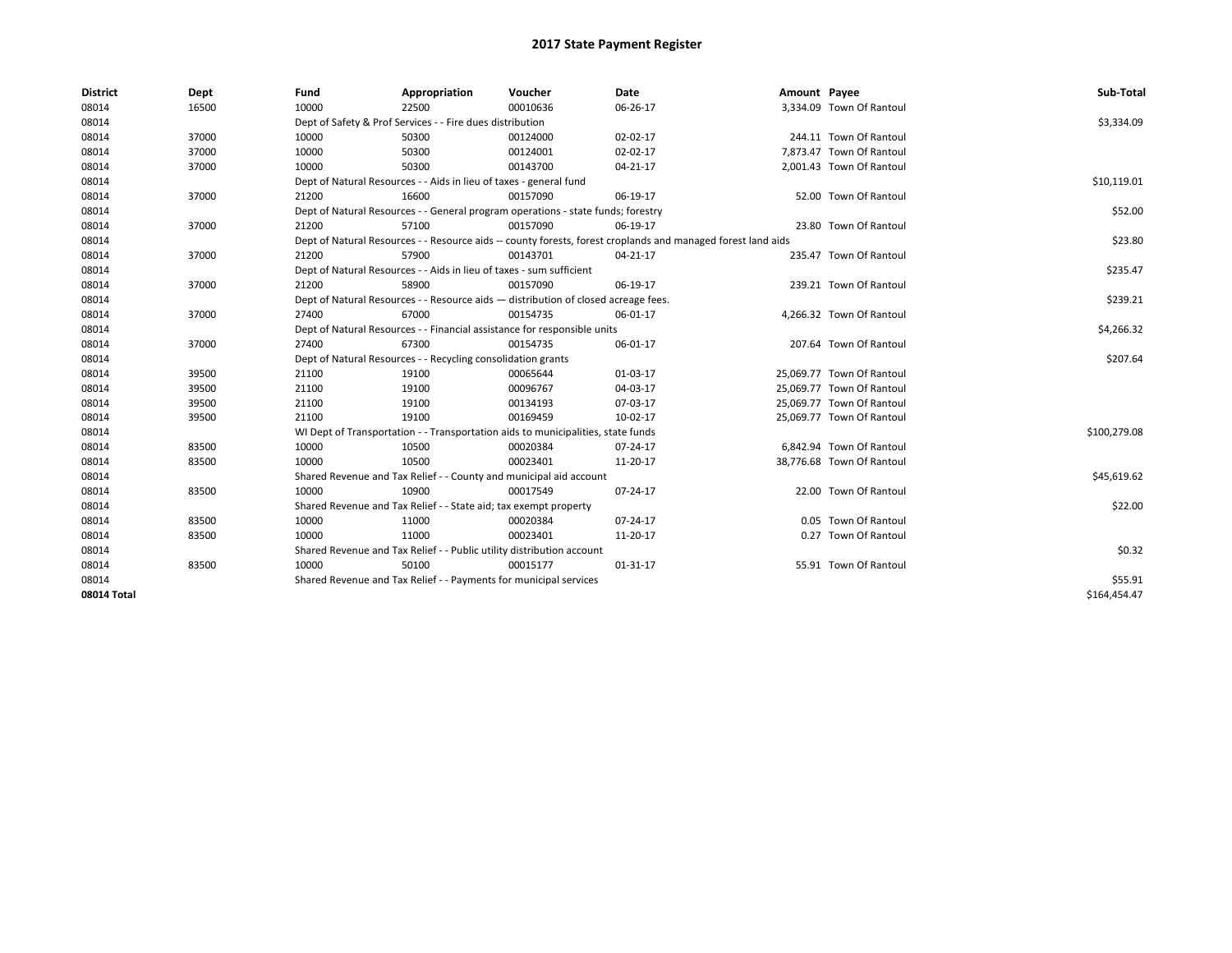| <b>District</b> | Dept  | Fund  | Appropriation                                                                      | Voucher  | Date                                                                                                         | Amount Payee |                               | Sub-Total    |
|-----------------|-------|-------|------------------------------------------------------------------------------------|----------|--------------------------------------------------------------------------------------------------------------|--------------|-------------------------------|--------------|
| 08016           | 16500 | 10000 | 22500                                                                              | 00010637 | 06-26-17                                                                                                     |              | 6,251.78 Town Of Stockbridge  |              |
| 08016           |       |       | Dept of Safety & Prof Services - - Fire dues distribution                          |          |                                                                                                              |              |                               | \$6,251.78   |
| 08016           | 37000 | 10000 | 50300                                                                              | 00124004 | 02-01-17                                                                                                     |              | 3,172.71 Town Of Stockbridge  |              |
| 08016           | 37000 | 10000 | 50300                                                                              | 00126391 | 02-06-17                                                                                                     |              | 3,172.71 Town Of Stockbridge  |              |
| 08016           |       |       | Dept of Natural Resources - - Aids in lieu of taxes - general fund                 |          |                                                                                                              |              |                               | \$6,345.42   |
| 08016           | 37000 | 21200 | 16600                                                                              | 00157091 | 06-19-17                                                                                                     |              | 207.93 Town Of Stockbridge    |              |
| 08016           |       |       | Dept of Natural Resources - - General program operations - state funds; forestry   |          |                                                                                                              |              |                               | \$207.93     |
| 08016           | 37000 | 21200 | 57100                                                                              | 00157091 | 06-19-17                                                                                                     |              | 109.17 Town Of Stockbridge    |              |
| 08016           |       |       |                                                                                    |          | Dept of Natural Resources - - Resource aids -- county forests, forest croplands and managed forest land aids |              |                               | \$109.17     |
| 08016           | 37000 | 21200 | 58900                                                                              | 00157091 | 06-19-17                                                                                                     |              | 956.48 Town Of Stockbridge    |              |
| 08016           |       |       | Dept of Natural Resources - - Resource aids - distribution of closed acreage fees. |          |                                                                                                              |              |                               | \$956.48     |
| 08016           | 37000 | 27400 | 67000                                                                              | 00154128 | 06-01-17                                                                                                     |              | 9,525.37 Town Of Stockbridge  |              |
| 08016           |       |       | Dept of Natural Resources - - Financial assistance for responsible units           |          |                                                                                                              |              |                               | \$9,525.37   |
| 08016           | 37000 | 27400 | 67300                                                                              | 00154128 | 06-01-17                                                                                                     |              | 384.01 Town Of Stockbridge    |              |
| 08016           |       |       | Dept of Natural Resources - - Recycling consolidation grants                       |          |                                                                                                              |              |                               | \$384.01     |
| 08016           | 39500 | 21100 | 19100                                                                              | 00065645 | 01-03-17                                                                                                     |              | 32,413.44 Town Of Stockbridge |              |
| 08016           | 39500 | 21100 | 19100                                                                              | 00096768 | 04-03-17                                                                                                     |              | 32,413.44 Town Of Stockbridge |              |
| 08016           | 39500 | 21100 | 19100                                                                              | 00134194 | 07-03-17                                                                                                     |              | 32,413.44 Town Of Stockbridge |              |
| 08016           | 39500 | 21100 | 19100                                                                              | 00169460 | 10-02-17                                                                                                     |              | 32,413.44 Town Of Stockbridge |              |
| 08016           |       |       | WI Dept of Transportation - - Transportation aids to municipalities, state funds   |          |                                                                                                              |              |                               | \$129,653.76 |
| 08016           | 83500 | 10000 | 10500                                                                              | 00020385 | 07-24-17                                                                                                     |              | 3,727.81 Town Of Stockbridge  |              |
| 08016           | 83500 | 10000 | 10500                                                                              | 00023402 | 11-20-17                                                                                                     |              | 21,132.16 Town Of Stockbridge |              |
| 08016           |       |       | Shared Revenue and Tax Relief - - County and municipal aid account                 |          |                                                                                                              |              |                               | \$24,859.97  |
| 08016           | 83500 | 10000 | 10900                                                                              | 00017550 | 07-24-17                                                                                                     |              | 39.00 Town Of Stockbridge     |              |
| 08016           |       |       | Shared Revenue and Tax Relief - - State aid; tax exempt property                   |          |                                                                                                              |              |                               | \$39.00      |
| 08016 Total     |       |       |                                                                                    |          |                                                                                                              |              |                               | \$178,332.89 |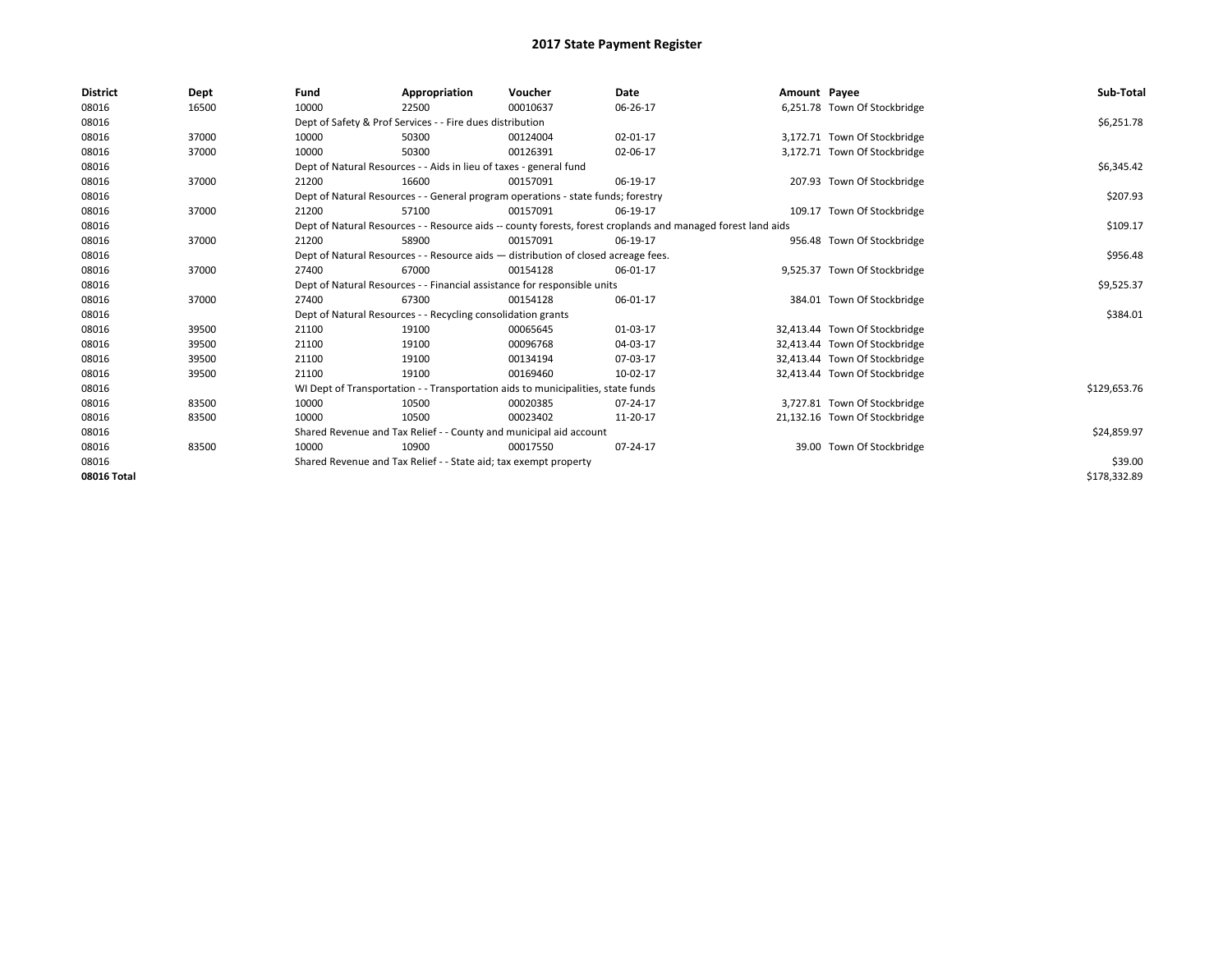| <b>District</b> | Dept  | Fund  | Appropriation                                                                                                | Voucher  | Date     | Amount Payee |                             | Sub-Total    |  |
|-----------------|-------|-------|--------------------------------------------------------------------------------------------------------------|----------|----------|--------------|-----------------------------|--------------|--|
| 08018           | 16500 | 10000 | 22500                                                                                                        | 00010638 | 06-26-17 |              | 3,537.89 Town Of Woodville  |              |  |
| 08018           |       |       | Dept of Safety & Prof Services - - Fire dues distribution                                                    |          |          |              |                             | \$3,537.89   |  |
| 08018           | 37000 | 21200 | 16600                                                                                                        | 00157092 | 06-19-17 |              | 103.10 Town Of Woodville    |              |  |
| 08018           |       |       | Dept of Natural Resources - - General program operations - state funds; forestry                             |          |          |              |                             | \$103.10     |  |
| 08018           | 37000 | 21200 | 57100                                                                                                        | 00157092 | 06-19-17 |              | 50.19 Town Of Woodville     |              |  |
| 08018           |       |       | Dept of Natural Resources - - Resource aids -- county forests, forest croplands and managed forest land aids |          |          |              |                             |              |  |
| 08018           | 37000 | 21200 | 58900                                                                                                        | 00157092 | 06-19-17 |              | 474.25 Town Of Woodville    |              |  |
| 08018           |       |       | Dept of Natural Resources - - Resource aids - distribution of closed acreage fees.                           |          |          |              |                             | \$474.25     |  |
| 08018           | 37000 | 27400 | 67000                                                                                                        | 00154428 | 06-01-17 |              | 786.83 Town Of Woodville    |              |  |
| 08018           |       |       | Dept of Natural Resources - - Financial assistance for responsible units                                     |          |          |              |                             | \$786.83     |  |
| 08018           | 37000 | 27400 | 67300                                                                                                        | 00154428 | 06-01-17 |              | 251.22 Town Of Woodville    |              |  |
| 08018           |       |       | Dept of Natural Resources - - Recycling consolidation grants                                                 |          | \$251.22 |              |                             |              |  |
| 08018           | 39500 | 21100 | 19100                                                                                                        | 00065646 | 01-03-17 |              | 25.768.90 Town Of Woodville |              |  |
| 08018           | 39500 | 21100 | 19100                                                                                                        | 00096769 | 04-03-17 |              | 25.768.90 Town Of Woodville |              |  |
| 08018           | 39500 | 21100 | 19100                                                                                                        | 00134195 | 07-03-17 |              | 25,768.90 Town Of Woodville |              |  |
| 08018           | 39500 | 21100 | 19100                                                                                                        | 00169461 | 10-02-17 |              | 25,768.92 Town Of Woodville |              |  |
| 08018           |       |       | WI Dept of Transportation - - Transportation aids to municipalities, state funds                             |          |          |              |                             | \$103,075.62 |  |
| 08018           | 83500 | 10000 | 10500                                                                                                        | 00020386 | 07-24-17 |              | 6.771.06 Town Of Woodville  |              |  |
| 08018           | 83500 | 10000 | 10500                                                                                                        | 00023403 | 11-20-17 |              | 40,547.71 Town Of Woodville |              |  |
| 08018           |       |       | Shared Revenue and Tax Relief - - County and municipal aid account                                           |          |          |              |                             | \$47,318.77  |  |
| 08018           | 83500 | 10000 | 10900                                                                                                        | 00017551 | 07-24-17 |              | 186.00 Town Of Woodville    |              |  |
| 08018           |       |       | Shared Revenue and Tax Relief - - State aid; tax exempt property                                             |          |          |              |                             | \$186.00     |  |
| 08018           | 83500 | 10000 | 11000                                                                                                        | 00020386 | 07-24-17 |              | 481.66 Town Of Woodville    |              |  |
| 08018           | 83500 | 10000 | 11000                                                                                                        | 00023403 | 11-20-17 |              | 2.853.45 Town Of Woodville  |              |  |
| 08018           |       |       | Shared Revenue and Tax Relief - - Public utility distribution account                                        |          |          |              |                             | \$3,335.11   |  |
| 08018 Total     |       |       |                                                                                                              |          |          |              |                             | \$159,118.98 |  |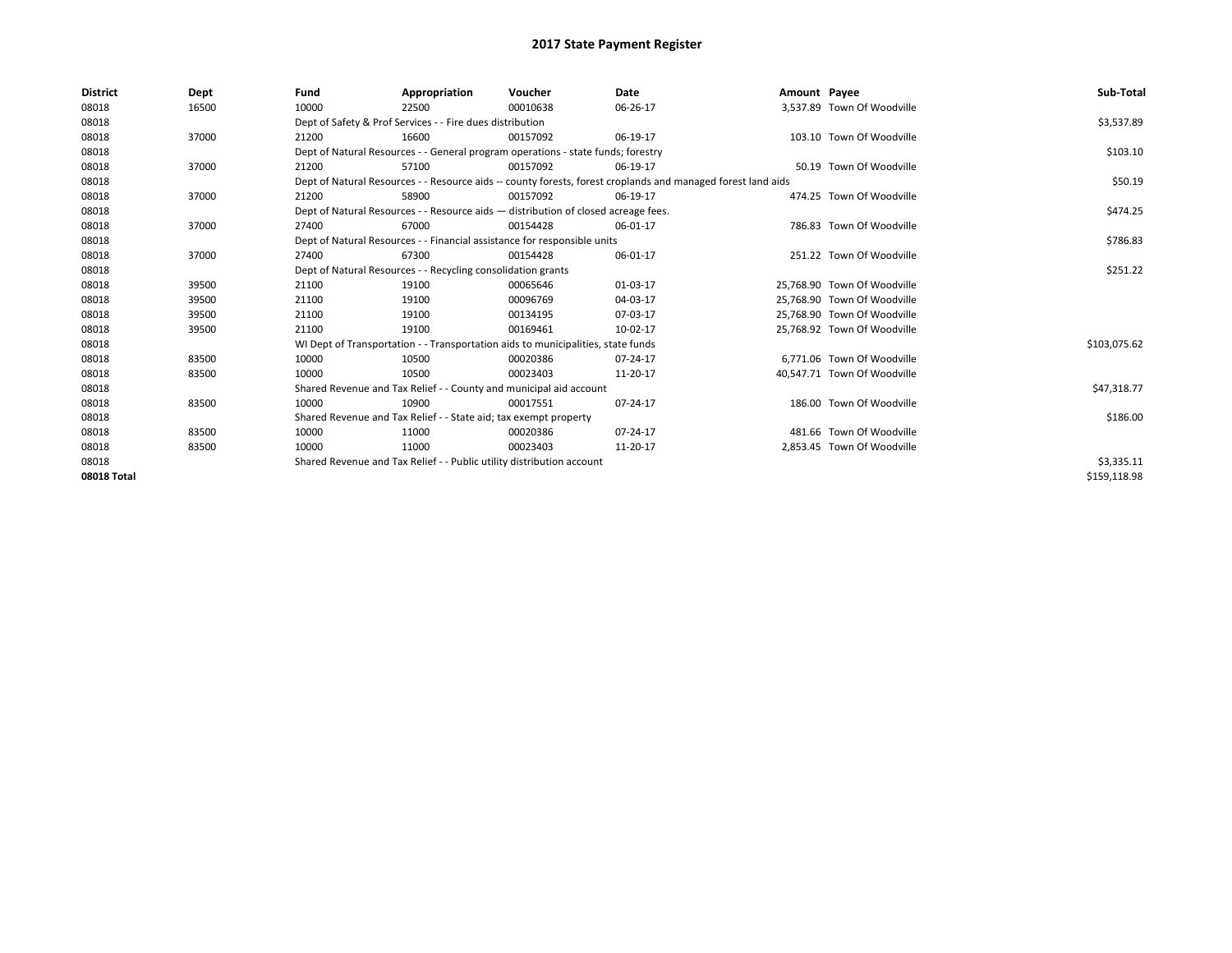| <b>District</b> | Dept  | Fund  | Appropriation                                                                                                | Voucher  | <b>Date</b> | Amount Payee |                               | Sub-Total    |  |  |
|-----------------|-------|-------|--------------------------------------------------------------------------------------------------------------|----------|-------------|--------------|-------------------------------|--------------|--|--|
| 08131           | 16500 | 10000 | 22500                                                                                                        | 00010639 | 06-26-17    |              | 36,446.09 Village Of Harrison |              |  |  |
| 08131           |       |       | Dept of Safety & Prof Services - - Fire dues distribution                                                    |          |             |              |                               | \$36,446.09  |  |  |
| 08131           | 37000 | 21200 | 16600                                                                                                        | 00157093 | 06-19-17    |              | 80.68 Village Of Harrison     |              |  |  |
| 08131           |       |       | Dept of Natural Resources - - General program operations - state funds; forestry                             |          |             |              |                               | \$80.68      |  |  |
| 08131           | 37000 | 21200 | 57100                                                                                                        | 00157093 | 06-19-17    |              | 36.93 Village Of Harrison     |              |  |  |
| 08131           |       |       | Dept of Natural Resources - - Resource aids -- county forests, forest croplands and managed forest land aids |          |             |              |                               |              |  |  |
| 08131           | 37000 | 21200 | 58900                                                                                                        | 00157093 | 06-19-17    |              | 371.15 Village Of Harrison    |              |  |  |
| 08131           |       |       | Dept of Natural Resources - - Resource aids - distribution of closed acreage fees.                           |          |             |              |                               | \$371.15     |  |  |
| 08131           | 37000 | 27400 | 67000                                                                                                        | 00154860 | 06-01-17    |              | 18,074.94 Village Of Harrison |              |  |  |
| 08131           |       |       | Dept of Natural Resources - - Financial assistance for responsible units                                     |          |             |              |                               | \$18,074.94  |  |  |
| 08131           | 37000 | 27400 | 67300                                                                                                        | 00154860 | 06-01-17    |              | 2,755.51 Village Of Harrison  |              |  |  |
| 08131           |       |       | Dept of Natural Resources - - Recycling consolidation grants                                                 |          |             |              |                               | \$2,755.51   |  |  |
| 08131           | 39500 | 21100 | 19100                                                                                                        | 00065647 | 01-03-17    |              | 64,343.77 Village Of Harrison |              |  |  |
| 08131           | 39500 | 21100 | 19100                                                                                                        | 00096770 | 04-03-17    |              | 64,343.77 Village Of Harrison |              |  |  |
| 08131           | 39500 | 21100 | 19100                                                                                                        | 00134196 | 07-03-17    |              | 64,343.77 Village Of Harrison |              |  |  |
| 08131           | 39500 | 21100 | 19100                                                                                                        | 00169462 | 10-02-17    |              | 64,343.79 Village Of Harrison |              |  |  |
| 08131           |       |       | WI Dept of Transportation - - Transportation aids to municipalities, state funds                             |          |             |              |                               | \$257,375.10 |  |  |
| 08131           | 83500 | 10000 | 10500                                                                                                        | 00020387 | 07-24-17    |              | 4,848.65 Village Of Harrison  |              |  |  |
| 08131           | 83500 | 10000 | 10500                                                                                                        | 00023404 | 11-20-17    |              | 27,475.67 Village Of Harrison |              |  |  |
| 08131           |       |       | Shared Revenue and Tax Relief - - County and municipal aid account                                           |          |             |              |                               | \$32,324.32  |  |  |
| 08131           | 83500 | 10000 | 10900                                                                                                        | 00017552 | 07-24-17    |              | 40,454.00 Village Of Harrison |              |  |  |
| 08131           | 83500 | 10000 | 10900                                                                                                        | 00019682 | 07-24-17    |              | 376.00 Village Of Harrison    |              |  |  |
| 08131           |       |       | Shared Revenue and Tax Relief - - State aid; tax exempt property                                             |          |             |              |                               | \$40,830.00  |  |  |
| 08131           | 83500 | 10000 | 50100                                                                                                        | 00015178 | 01-31-17    |              | 94.27 Village Of Harrison     |              |  |  |
| 08131           |       |       | Shared Revenue and Tax Relief - - Payments for municipal services                                            |          |             |              |                               | \$94.27      |  |  |
| 08131 Total     |       |       |                                                                                                              |          |             |              |                               | \$388,388.99 |  |  |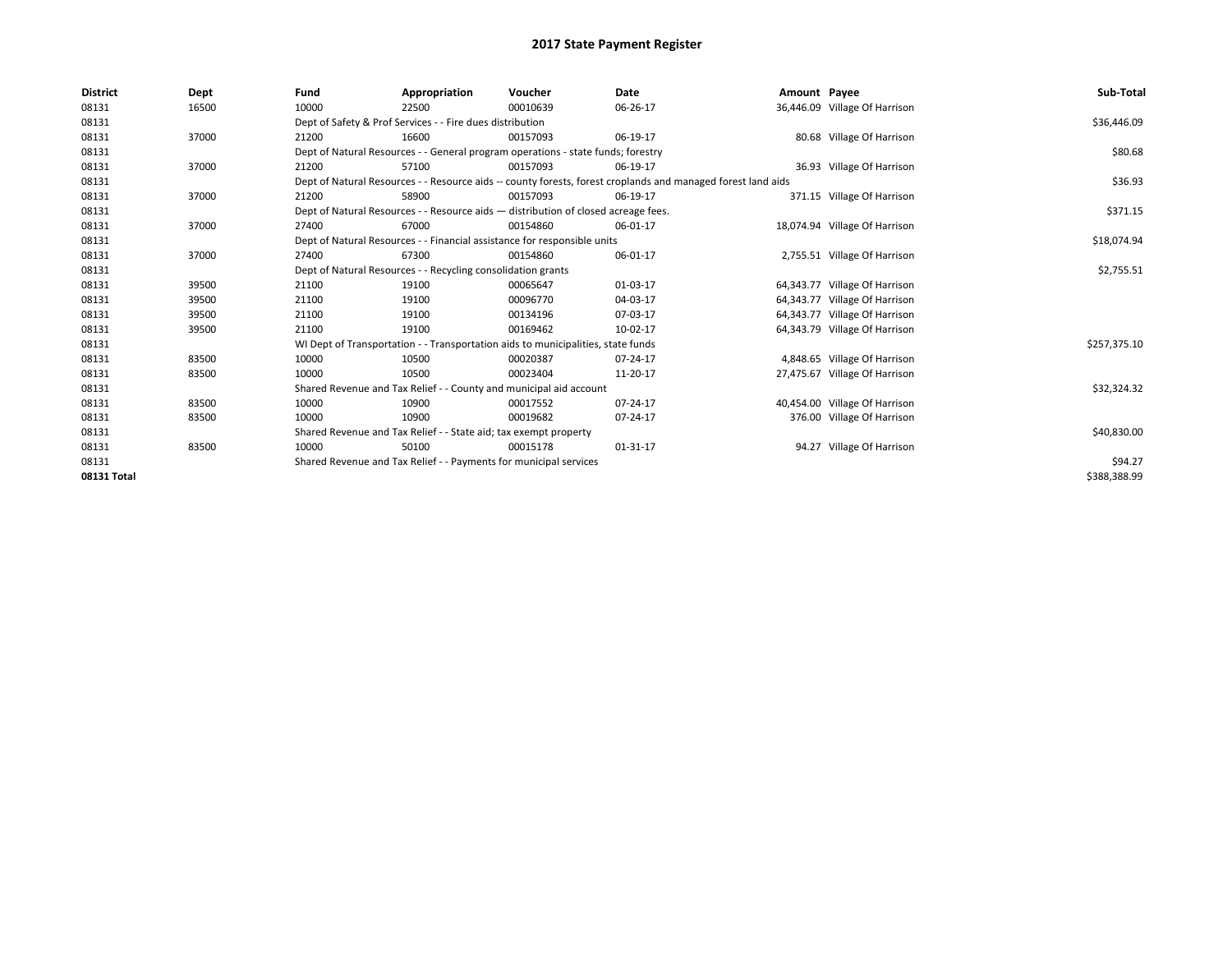| <b>District</b> | Dept  | Fund  | Appropriation                                                                    | Voucher  | Date           | Amount Payee |                               | Sub-Total    |
|-----------------|-------|-------|----------------------------------------------------------------------------------|----------|----------------|--------------|-------------------------------|--------------|
| 08136           | 16500 | 10000 | 22500                                                                            | 00010640 | 06-26-17       |              | 2,891.95 Village Of Hilbert   |              |
| 08136           |       |       | Dept of Safety & Prof Services - - Fire dues distribution                        |          |                |              |                               | \$2,891.95   |
| 08136           | 37000 | 10000 | 50300                                                                            | 00124007 | 02-02-17       |              | 167.75 Village Of Hilbert     |              |
| 08136           |       |       | Dept of Natural Resources - - Aids in lieu of taxes - general fund               |          |                |              |                               | \$167.75     |
| 08136           | 37000 | 27400 | 67000                                                                            | 00154122 | 06-01-17       |              | 8,014.38 Village Of Hilbert   |              |
| 08136           |       |       | Dept of Natural Resources - - Financial assistance for responsible units         |          |                |              |                               | \$8,014.38   |
| 08136           | 37000 | 27400 | 67300                                                                            | 00154122 | 06-01-17       |              | 304.03 Village Of Hilbert     |              |
| 08136           |       |       | Dept of Natural Resources - - Recycling consolidation grants                     |          |                |              |                               | \$304.03     |
| 08136           | 39500 | 21100 | 19100                                                                            | 00065648 | 01-03-17       |              | 12,292.82 Village Of Hilbert  |              |
| 08136           | 39500 | 21100 | 19100                                                                            | 00096771 | 04-03-17       |              | 12,292.82 Village Of Hilbert  |              |
| 08136           | 39500 | 21100 | 19100                                                                            | 00134197 | 07-03-17       |              | 12,292.82 Village Of Hilbert  |              |
| 08136           | 39500 | 21100 | 19100                                                                            | 00169463 | 10-02-17       |              | 12,292.84 Village Of Hilbert  |              |
| 08136           |       |       | WI Dept of Transportation - - Transportation aids to municipalities, state funds |          |                |              |                               | \$49,171.30  |
| 08136           | 83500 | 10000 | 10100                                                                            | 00020388 | 07-24-17       |              | 8,942.64 Village Of Hilbert   |              |
| 08136           |       |       | Shared Revenue and Tax Relief - - Expenditure restraint program account          |          |                |              |                               | \$8,942.64   |
| 08136           | 83500 | 10000 | 10500                                                                            | 00020388 | 07-24-17       |              | 57,784.72 Village Of Hilbert  |              |
| 08136           | 83500 | 10000 | 10500                                                                            | 00023405 | 11-20-17       |              | 327,446.76 Village Of Hilbert |              |
| 08136           |       |       | Shared Revenue and Tax Relief - - County and municipal aid account               |          |                |              |                               | \$385,231.48 |
| 08136           | 83500 | 10000 | 10900                                                                            | 00017553 | $07 - 24 - 17$ |              | 734.00 Village Of Hilbert     |              |
| 08136           | 83500 | 10000 | 10900                                                                            | 00019683 | 07-24-17       |              | 1,447.00 Village Of Hilbert   |              |
| 08136           |       |       | Shared Revenue and Tax Relief - - State aid; tax exempt property                 |          |                |              |                               | \$2,181.00   |
| 08136           | 83500 | 10000 | 11000                                                                            | 00020388 | 07-24-17       |              | 1,078.16 Village Of Hilbert   |              |
| 08136           | 83500 | 10000 | 11000                                                                            | 00023405 | 11-20-17       |              | 6,238.37 Village Of Hilbert   |              |
| 08136           |       |       | Shared Revenue and Tax Relief - - Public utility distribution account            |          |                |              |                               | \$7,316.53   |
| 08136           | 83500 | 52100 | 36300                                                                            | 00015689 | 03-27-17       |              | 3,788.52 Village Of Hilbert   |              |
| 08136           |       |       | Shared Revenue and Tax Relief - - Lottery and gaming credit                      |          |                |              |                               | \$3,788.52   |
| 08136 Total     |       |       |                                                                                  |          |                |              |                               | \$468,009.58 |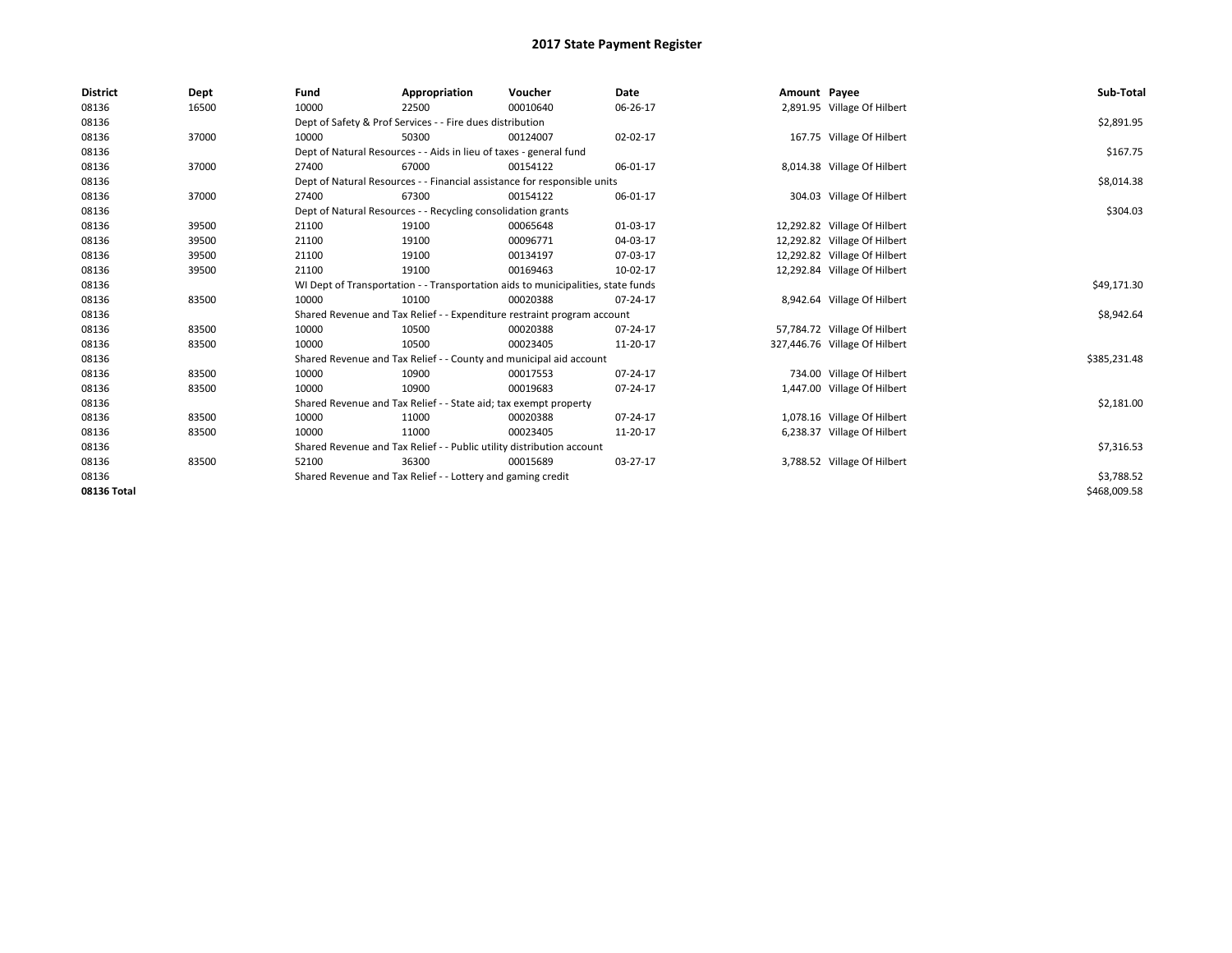| <b>District</b> | Dept  | Fund  | Appropriation                                                                    | Voucher  | Date     | Amount Payee |                             | Sub-Total   |
|-----------------|-------|-------|----------------------------------------------------------------------------------|----------|----------|--------------|-----------------------------|-------------|
| 08160           | 16500 | 10000 | 22500                                                                            | 00012408 | 06-30-17 |              | 644.15 Village of Potter    |             |
| 08160           |       |       | Dept of Safety & Prof Services - - Fire dues distribution                        |          |          |              |                             | \$644.15    |
| 08160           | 37000 | 10000 | 50300                                                                            | 00124017 | 02-02-17 |              | 26.26 Village of Potter     |             |
| 08160           | 37000 | 10000 | 50300                                                                            | 00144195 | 04-21-17 |              | 7.60 Village of Potter      |             |
| 08160           |       |       | Dept of Natural Resources - - Aids in lieu of taxes - general fund               |          |          |              |                             | \$33.86     |
| 08160           | 37000 | 21200 | 57900                                                                            | 00144196 | 04-21-17 |              | 0.76 Village of Potter      |             |
| 08160           |       |       | Dept of Natural Resources - - Aids in lieu of taxes - sum sufficient             |          |          |              |                             | \$0.76      |
| 08160           | 37000 | 27400 | 67000                                                                            | 00154761 | 06-01-17 |              | 943.72 Village of Potter    |             |
| 08160           |       |       | Dept of Natural Resources - - Financial assistance for responsible units         |          | \$943.72 |              |                             |             |
| 08160           | 39500 | 21100 | 19100                                                                            | 00065649 | 01-03-17 |              | 1,003.52 Village of Potter  |             |
| 08160           | 39500 | 21100 | 19100                                                                            | 00096772 | 04-03-17 |              | 1,003.52 Village of Potter  |             |
| 08160           | 39500 | 21100 | 19100                                                                            | 00134198 | 07-03-17 |              | 1,003.52 Village of Potter  |             |
| 08160           | 39500 | 21100 | 19100                                                                            | 00169464 | 10-02-17 |              | 1,003.55 Village of Potter  |             |
| 08160           |       |       | WI Dept of Transportation - - Transportation aids to municipalities, state funds |          |          |              |                             | \$4,014.11  |
| 08160           | 83500 | 10000 | 10500                                                                            | 00020389 | 07-24-17 |              | 6,500.71 Village of Potter  |             |
| 08160           | 83500 | 10000 | 10500                                                                            | 00023406 | 11-20-17 |              | 36,837.34 Village of Potter |             |
| 08160           |       |       | Shared Revenue and Tax Relief - - County and municipal aid account               |          |          |              |                             | \$43,338.05 |
| 08160           | 83500 | 10000 | 10900                                                                            | 00017554 | 07-24-17 |              | 50.00 Village of Potter     |             |
| 08160           |       |       | Shared Revenue and Tax Relief - - State aid; tax exempt property                 |          |          |              |                             | \$50.00     |
| 08160 Total     |       |       |                                                                                  |          |          |              |                             | \$49,024.65 |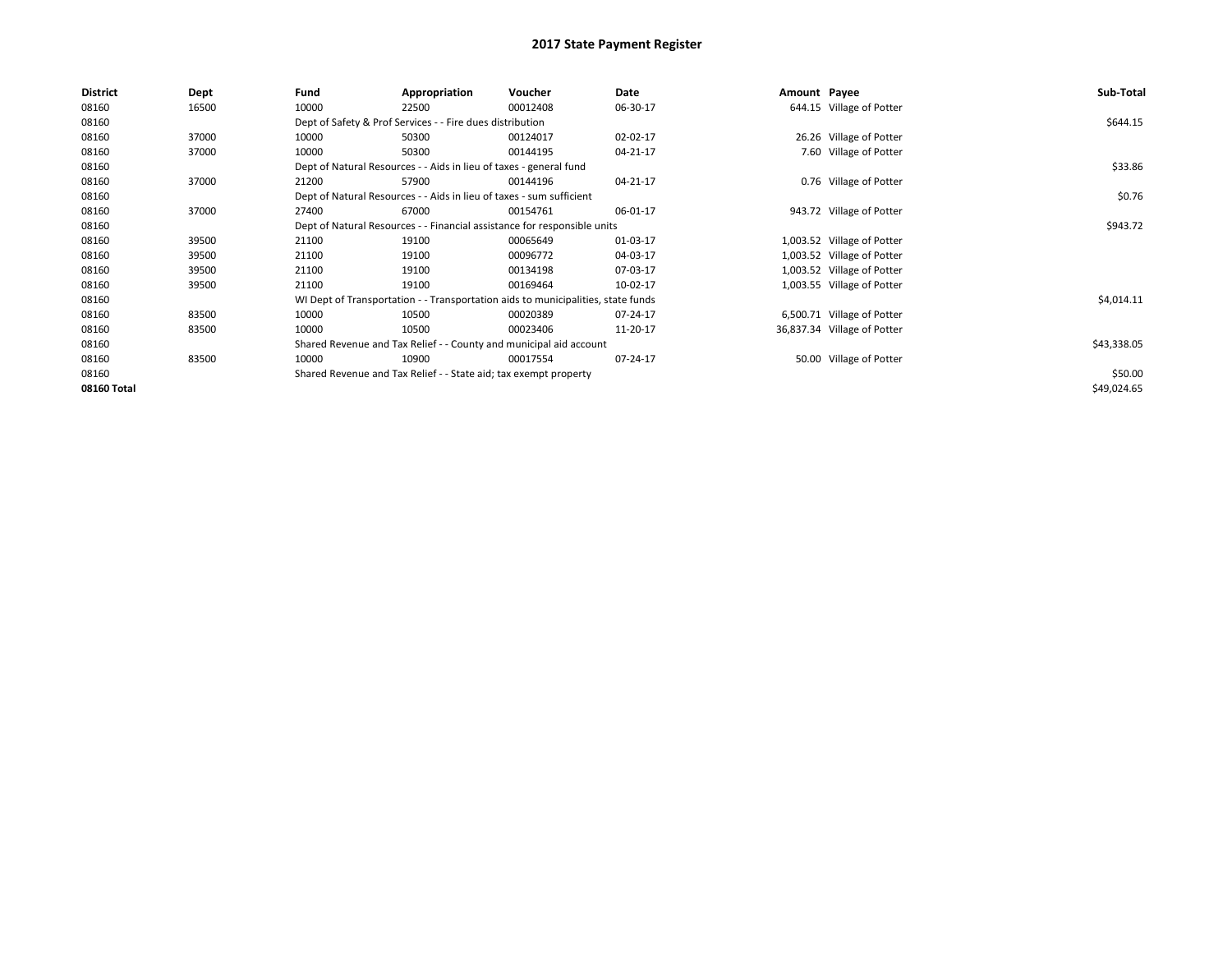| <b>District</b> | Dept  | Fund  | Appropriation                                                                    | Voucher  | Date     | Amount Payee |                               | Sub-Total    |
|-----------------|-------|-------|----------------------------------------------------------------------------------|----------|----------|--------------|-------------------------------|--------------|
| 08179           | 16500 | 10000 | 22500                                                                            | 00010641 | 06-26-17 |              | 11,825.40 Village Of Sherwood |              |
| 08179           |       |       | Dept of Safety & Prof Services - - Fire dues distribution                        |          |          |              |                               | \$11,825.40  |
| 08179           | 37000 | 10000 | 50300                                                                            | 00142626 | 04-21-17 |              | 14.36 Village Of Sherwood     |              |
| 08179           | 37000 | 10000 | 50300                                                                            | 00142628 | 04-21-17 |              | 174.92 Village Of Sherwood    |              |
| 08179           |       |       | Dept of Natural Resources - - Aids in lieu of taxes - general fund               |          |          |              |                               | \$189.28     |
| 08179           | 37000 | 21200 | 57900                                                                            | 00142627 | 04-21-17 |              | 129.18 Village Of Sherwood    |              |
| 08179           |       |       | Dept of Natural Resources - - Aids in lieu of taxes - sum sufficient             |          |          |              |                               | \$129.18     |
| 08179           | 37000 | 27400 | 67000                                                                            | 00154026 | 06-01-17 |              | 6,973.67 Village Of Sherwood  |              |
| 08179           |       |       | Dept of Natural Resources - - Financial assistance for responsible units         |          |          |              |                               | \$6,973.67   |
| 08179           | 37000 | 27400 | 67300                                                                            | 00154026 | 06-01-17 |              | 758.54 Village Of Sherwood    |              |
| 08179           |       |       | Dept of Natural Resources - - Recycling consolidation grants                     |          |          |              |                               | \$758.54     |
| 08179           | 39500 | 21100 | 19100                                                                            | 00065650 | 01-03-17 |              | 32,650.47 Village Of Sherwood |              |
| 08179           | 39500 | 21100 | 19100                                                                            | 00096773 | 04-03-17 |              | 32,650.47 Village Of Sherwood |              |
| 08179           | 39500 | 21100 | 19100                                                                            | 00134199 | 07-03-17 | 32,650.47    | Village Of Sherwood           |              |
| 08179           | 39500 | 21100 | 19100                                                                            | 00169465 | 10-02-17 |              | 32,650.49 Village Of Sherwood |              |
| 08179           |       |       | WI Dept of Transportation - - Transportation aids to municipalities, state funds |          |          |              |                               | \$130,601.90 |
| 08179           | 83500 | 10000 | 10500                                                                            | 00020390 | 07-24-17 |              | 2,132.57 Village Of Sherwood  |              |
| 08179           | 83500 | 10000 | 10500                                                                            | 00023407 | 11-20-17 |              | 12,084.54 Village Of Sherwood |              |
| 08179           |       |       | Shared Revenue and Tax Relief - - County and municipal aid account               |          |          |              |                               | \$14,217.11  |
| 08179           | 83500 | 10000 | 10900                                                                            | 00017555 | 07-24-17 |              | 86.00 Village Of Sherwood     |              |
| 08179           | 83500 | 10000 | 10900                                                                            | 00019684 | 07-24-17 |              | 1,644.00 Village Of Sherwood  |              |
| 08179           |       |       | Shared Revenue and Tax Relief - - State aid; tax exempt property                 |          |          |              |                               | \$1,730.00   |
| 08179           | 83500 | 10000 | 50100                                                                            | 00015179 | 01-31-17 |              | 1,278.27 Village Of Sherwood  |              |
| 08179           |       |       | Shared Revenue and Tax Relief - - Payments for municipal services                |          |          |              |                               | \$1,278.27   |
| 08179 Total     |       |       |                                                                                  |          |          |              |                               | \$167,703.35 |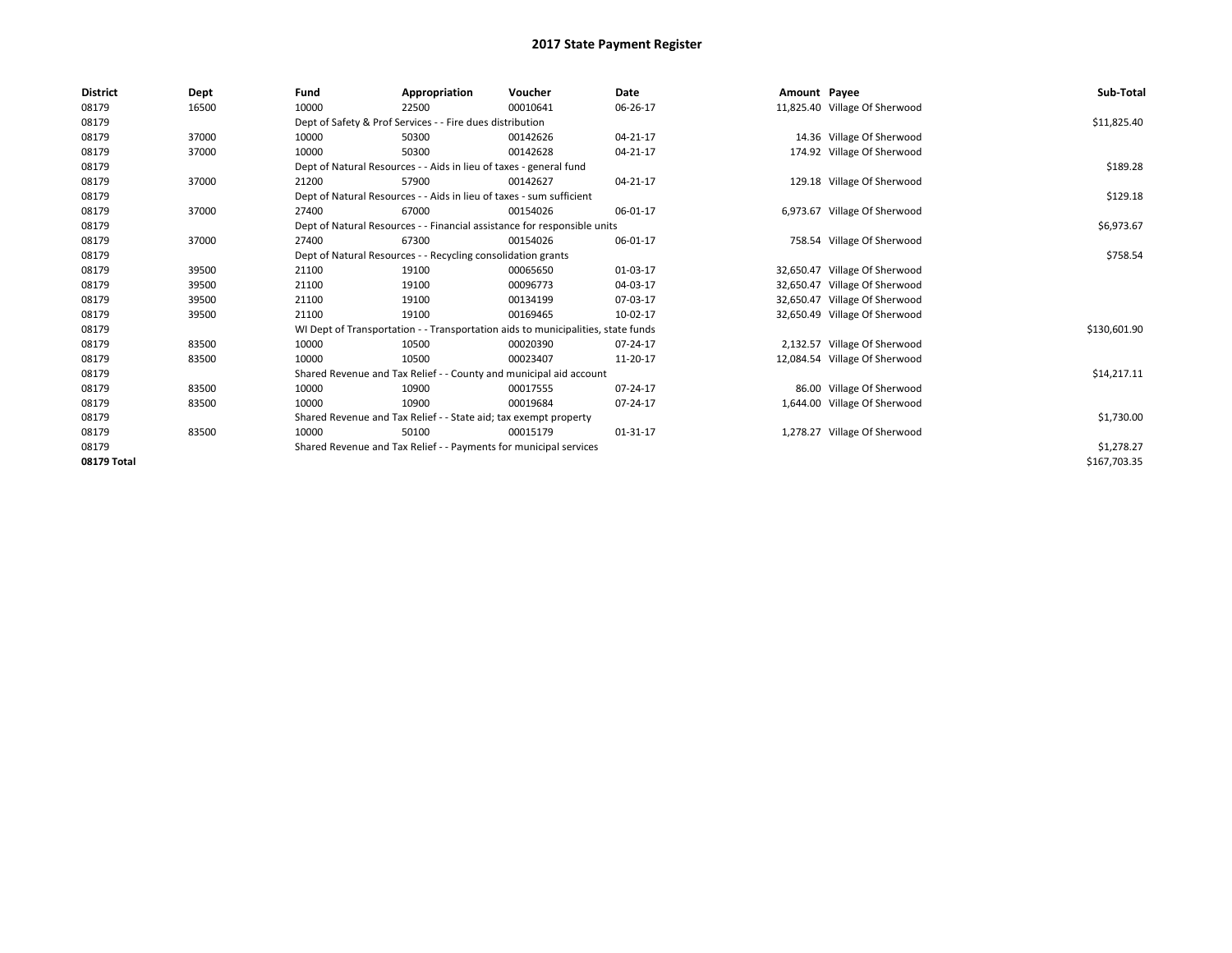| <b>District</b> | Dept  | Fund  | Appropriation                                                                    | Voucher  | Date     | Amount Payee |                                  | Sub-Total   |
|-----------------|-------|-------|----------------------------------------------------------------------------------|----------|----------|--------------|----------------------------------|-------------|
| 08181           | 16500 | 10000 | 22500                                                                            | 00010642 | 06-26-17 |              | 2,420.70 Village Of Stockbridge  |             |
| 08181           |       |       | Dept of Safety & Prof Services - - Fire dues distribution                        |          |          |              |                                  | \$2,420.70  |
| 08181           | 37000 | 10000 | 50300                                                                            | 00123976 | 02-02-17 |              | 13,182.09 Village Of Stockbridge |             |
| 08181           | 37000 | 10000 | 50300                                                                            | 00143054 | 04-21-17 |              | 7.40 Village Of Stockbridge      |             |
| 08181           |       |       | Dept of Natural Resources - - Aids in lieu of taxes - general fund               |          |          |              |                                  | \$13,189.49 |
| 08181           | 37000 | 21200 | 57900                                                                            | 00143055 | 04-21-17 |              | 0.74 Village Of Stockbridge      |             |
| 08181           |       |       | Dept of Natural Resources - - Aids in lieu of taxes - sum sufficient             |          |          |              |                                  | \$0.74      |
| 08181           | 37000 | 27400 | 67000                                                                            | 00154194 | 06-01-17 |              | 2,237.68 Village Of Stockbridge  |             |
| 08181           |       |       | Dept of Natural Resources - - Financial assistance for responsible units         |          |          |              |                                  | \$2,237.68  |
| 08181           | 37000 | 27400 | 67300                                                                            | 00154194 | 06-01-17 |              | 166.88 Village Of Stockbridge    |             |
| 08181           |       |       | Dept of Natural Resources - - Recycling consolidation grants                     |          |          |              |                                  | \$166.88    |
| 08181           | 39500 | 21100 | 19100                                                                            | 00065651 | 01-03-17 |              | 4,174.84 Village Of Stockbridge  |             |
| 08181           | 39500 | 21100 | 19100                                                                            | 00096774 | 04-03-17 |              | 4,174.84 Village Of Stockbridge  |             |
| 08181           | 39500 | 21100 | 19100                                                                            | 00134200 | 07-03-17 |              | 4,174.84 Village Of Stockbridge  |             |
| 08181           | 39500 | 21100 | 19100                                                                            | 00169466 | 10-02-17 |              | 4,174.85 Village Of Stockbridge  |             |
| 08181           |       |       | WI Dept of Transportation - - Transportation aids to municipalities, state funds |          |          |              |                                  | \$16,699.37 |
| 08181           | 83500 | 10000 | 10500                                                                            | 00020391 | 07-24-17 |              | 5,345.78 Village Of Stockbridge  |             |
| 08181           | 83500 | 10000 | 10500                                                                            | 00023408 | 11-20-17 |              | 30,292.73 Village Of Stockbridge |             |
| 08181           |       |       | Shared Revenue and Tax Relief - - County and municipal aid account               |          |          |              |                                  | \$35,638.51 |
| 08181           | 83500 | 10000 | 10900                                                                            | 00017556 | 07-24-17 |              | 199.00 Village Of Stockbridge    |             |
| 08181           |       |       | Shared Revenue and Tax Relief - - State aid; tax exempt property                 |          |          |              |                                  | \$199.00    |
| 08181 Total     |       |       |                                                                                  |          |          |              |                                  | \$70,552.37 |
|                 |       |       |                                                                                  |          |          |              |                                  |             |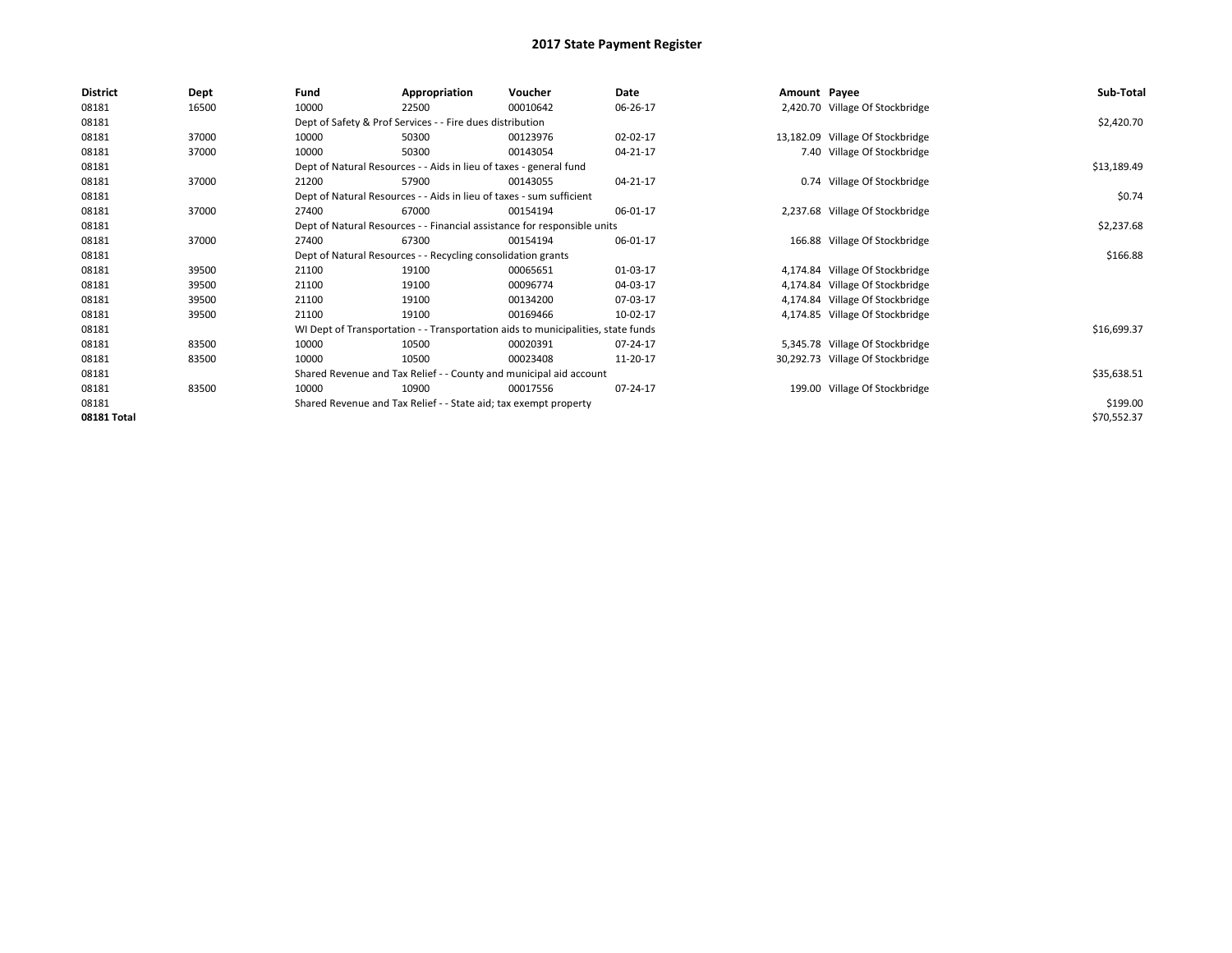| <b>District</b> | Dept  | Fund                         | Appropriation                                                                | Voucher  | Date                                                  | Amount Payee |                             | Sub-Total    |
|-----------------|-------|------------------------------|------------------------------------------------------------------------------|----------|-------------------------------------------------------|--------------|-----------------------------|--------------|
| 08201           | 39500 | 21100                        | 17600                                                                        | 00100803 | 04-03-17                                              |              | 249,037.00 City Of Appleton |              |
| 08201           | 39500 | 21100                        | 17600                                                                        | 00149673 | 08-08-17                                              |              | 90,403.00 City Of Appleton  |              |
| 08201           |       |                              | WI Dept of Transportation - - Tier B transit operating aids, state funds     |          |                                                       |              |                             | \$339,440.00 |
| 08201           | 39500 | 21100                        | 36300                                                                        | 00140940 | $07-12-17$                                            |              | 298,777.24 City Of Appleton |              |
| 08201           |       |                              | WI Dept of Transportation - - State highway rehabilitation, state funds      |          |                                                       |              |                             | \$298,777.24 |
| 08201           | 39500 | 21100                        | 37300                                                                        | 00140940 | $07 - 12 - 17$                                        |              | 36,298.42 City Of Appleton  |              |
| 08201           |       |                              | WI Dept of Transportation - - State highway rehabilitation, local funds      |          |                                                       |              |                             | \$36,298.42  |
| 08201           | 45500 | 10000                        | 22100                                                                        | 00035873 | 10-13-17                                              |              | 40.00 City Of Appleton      |              |
| 08201           |       |                              | Department of Justice - - Crime laboratories; deoxyribonucleic acid analysis |          |                                                       |              |                             | \$40.00      |
| 08201           | 45500 | 10000                        | 23100                                                                        | 00037757 | 11-20-17                                              |              | 16,480.00 City Of Appleton  |              |
| 08201           |       |                              | Department of Justice - - Law enforcement training fund, local assistance    |          |                                                       |              |                             | \$16,480.00  |
| 08201           | 45500 | 10000                        | 24100                                                                        | 00028709 | 05-22-17                                              |              | 1,049.99 City Of Appleton   |              |
| 08201           |       |                              | Department of Justice - - Federal aid, state operations                      |          |                                                       |              |                             | \$1,049.99   |
| 08201           | 45500 | 10000                        | 28400                                                                        | 00023743 | 02-10-17                                              |              | 105.00 City Of Appleton     |              |
| 08201           | 45500 | 10000                        | 28400                                                                        | 00025392 | 03-15-17                                              |              | 288.23 City Of Appleton     |              |
| 08201           | 45500 | 10000                        | 28400                                                                        | 00028894 | 06-02-17                                              |              | 840.41 City Of Appleton     |              |
| 08201           | 45500 | 10000                        | 28400                                                                        | 00028895 | 06-02-17                                              |              | 1,014.53 City Of Appleton   |              |
| 08201           | 45500 | 10000                        | 28400                                                                        | 00034618 | 09-13-17                                              |              | 1,351.20 City Of Appleton   |              |
| 08201           | 45500 | 10000                        | 28400                                                                        | 00034620 | 09-13-17                                              |              | 890.35 City Of Appleton     |              |
| 08201           | 45500 | 10000                        | 28400                                                                        | 00037327 | 11-14-17                                              |              | 291.85 City Of Appleton     |              |
| 08201           | 45500 | 10000                        | 28400                                                                        | 00037329 | 11-14-17                                              |              | 305.75 City Of Appleton     |              |
| 08201           |       |                              | Department of Justice - - Internet Crimes Against Childr                     |          |                                                       |              |                             | \$5,087.32   |
| 08201           | 46500 | 10000                        | 30600                                                                        | 00033987 | 11-07-17                                              |              | 11,268.85 City Of Appleton  |              |
| 08201           |       |                              | Department of Military Affairs - - Regional emergency response teams         |          |                                                       |              |                             | \$11,268.85  |
| 08201           | 46500 | 10000                        | 35000                                                                        | 00030951 | 08-30-17                                              |              | 48,716.96 City Of Appleton  |              |
| 08201           |       |                              | Department of Military Affairs - - Federal aid, homeland security            |          |                                                       |              |                             | \$48,716.96  |
| 08201           | 50500 | 10000                        | 70300                                                                        | 00042318 | $02 - 16 - 17$                                        |              | 743.00 City Of Appleton     |              |
| 08201           | 50500 | 10000                        | 70300                                                                        | 00042319 | 02-16-17                                              |              | 745.00 City Of Appleton     |              |
| 08201           | 50500 | 10000                        | 70300                                                                        | 00042320 | 02-17-17                                              |              | 5,892.00 City Of Appleton   |              |
| 08201           | 50500 | 10000                        | 70300                                                                        | 00045451 | 03-27-17                                              |              | 6,742.00 City Of Appleton   |              |
| 08201           | 50500 | 10000                        | 70300                                                                        | 00045472 | 03-27-17                                              |              | 8,558.00 City Of Appleton   |              |
| 08201           | 50500 | 10000                        | 70300                                                                        | 00048353 | 04-28-17                                              |              | 4,404.00 City Of Appleton   |              |
| 08201           | 50500 | 10000                        | 70300                                                                        | 00050575 | 05-19-17                                              |              | 4,055.00 City Of Appleton   |              |
| 08201           | 50500 | 10000                        | 70300                                                                        | 00053568 | 06-21-17                                              |              | 5,378.00 City Of Appleton   |              |
| 08201           | 50500 | 10000                        | 70300                                                                        | 00057738 | 08-18-17                                              |              | 10,753.00 City Of Appleton  |              |
| 08201           | 50500 | 10000                        | 70300                                                                        | 00064559 | 11-10-17                                              |              | 14,669.00 City Of Appleton  |              |
| 08201           | 50500 | 10000                        | 70300                                                                        | 00065312 | 11-21-17                                              |              | 4,863.00 City Of Appleton   |              |
| 08201           | 50500 | 10000                        | 70300                                                                        | 00067539 | 12-20-17                                              |              | 5,148.00 City Of Appleton   |              |
| 08201           |       | Department of Administration |                                                                              |          | - - Housing grants and loans; general purpose revenue |              |                             | \$71,950.00  |
| 08201           | 50500 | 10000                        | 74500                                                                        | 00042318 | 02-16-17                                              |              | 20,901.00 City Of Appleton  |              |
| 08201           | 50500 | 10000                        | 74500                                                                        | 00042319 | 02-16-17                                              |              | 23,925.00 City Of Appleton  |              |
| 08201           | 50500 | 10000                        | 74500                                                                        | 00042320 | 02-17-17                                              |              | 16,073.00 City Of Appleton  |              |
| 08201           | 50500 | 10000                        | 74500                                                                        | 00045451 | 03-27-17                                              |              | 13,461.00 City Of Appleton  |              |
| 08201           | 50500 | 10000                        | 74500                                                                        | 00045472 | 03-27-17                                              |              | 12,310.00 City Of Appleton  |              |
| 08201           | 50500 | 10000                        | 74500                                                                        | 00048353 | 04-28-17                                              |              | 6,075.00 City Of Appleton   |              |
| 08201           | 50500 | 10000                        | 74500                                                                        | 00050575 | 05-19-17                                              |              | 7,591.00 City Of Appleton   |              |
| 08201           | 50500 | 10000                        | 74500                                                                        | 00053568 | 06-21-17                                              |              | 13,462.00 City Of Appleton  |              |
| 08201           | 50500 | 10000                        | 74500                                                                        | 00057738 | 08-18-17                                              |              | 20,366.00 City Of Appleton  |              |
| 08201           |       |                              | Department of Administration - - Federal aid; individuals and organizations  |          |                                                       |              |                             | \$134,164.00 |
| 08201           | 51000 | 22000                        | 18000                                                                        | 00000546 | 06-05-17                                              |              | 320.00 City Of Appleton     |              |
| 08201           | 51000 | 22000                        | 18000                                                                        | 00000661 | 06-23-17                                              |              | 320.00 City Of Appleton     |              |
| 08201           |       |                              | Elections Commission - - Fed aid, election admin fund                        |          |                                                       |              |                             | \$640.00     |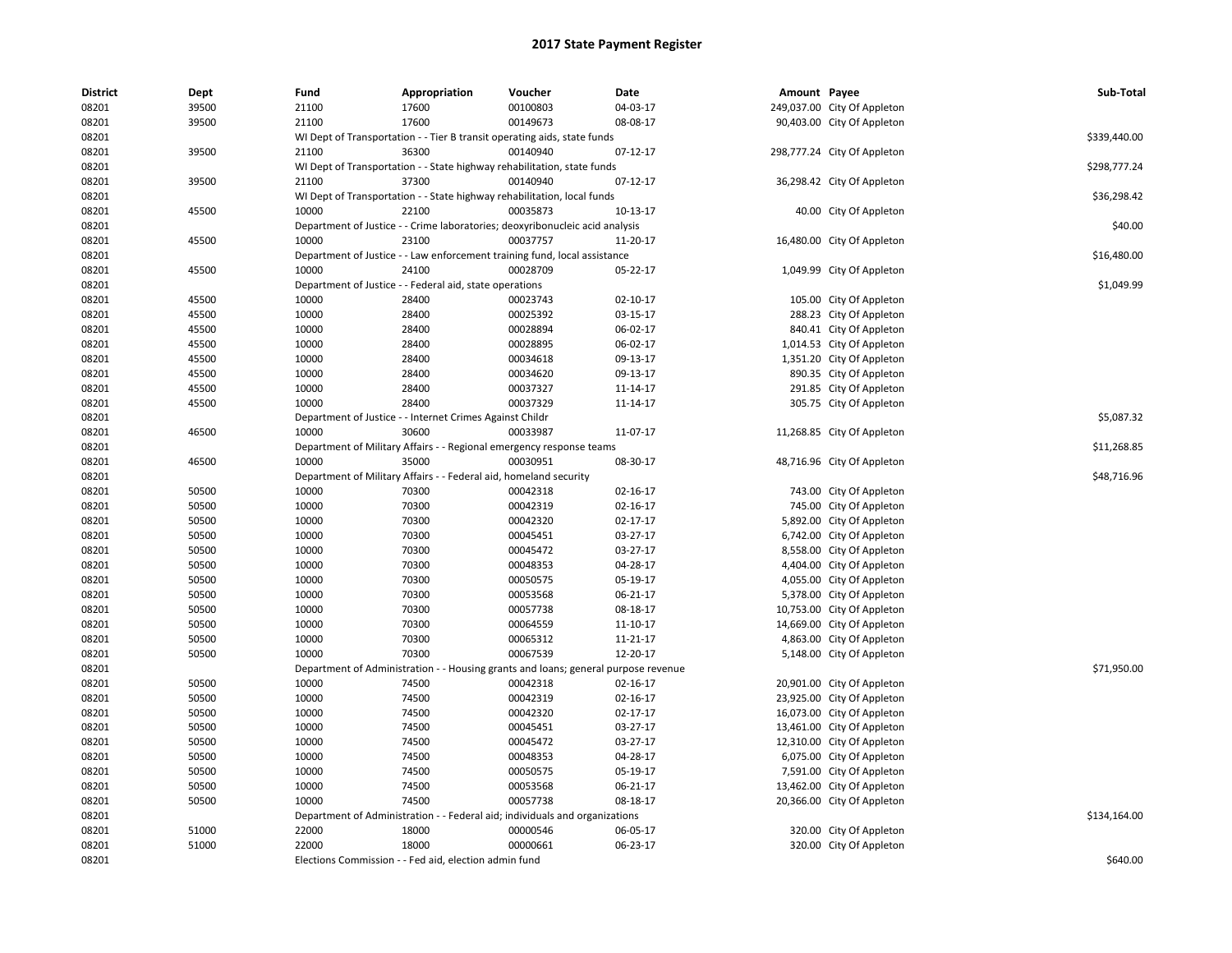| <b>District</b> | Dept  | Fund  | Appropriation                                                                    | <b>Voucher</b> | Date     | Amount Payee |                             | Sub-Total      |
|-----------------|-------|-------|----------------------------------------------------------------------------------|----------------|----------|--------------|-----------------------------|----------------|
| 08201           | 83500 | 10000 | 10900                                                                            | 00017557       | 07-24-17 |              | 13,364.00 City Of Appleton  |                |
| 08201           | 83500 | 10000 | 10900                                                                            | 00019685       | 07-24-17 |              | 64,206.00 City Of Appleton  |                |
| 08201           |       |       | Shared Revenue and Tax Relief - - State aid; tax exempt property                 |                |          |              |                             | \$77,570.00    |
| 08201           | 83500 | 10000 | 30200                                                                            | 00020073       | 07-24-17 |              | 206,902.91 City Of Appleton |                |
| 08201           | 83500 | 10000 | 30200                                                                            | 00022118       | 07-24-17 |              | 970,824.77 City Of Appleton |                |
| 08201           |       |       | Shared Revenue and Tax Relief - - School levy tax credit and first dollar credit |                |          |              |                             | \$1,177,727.68 |
| 08201           | 83500 | 52100 | 36300                                                                            | 00015690       | 03-27-17 |              | 3,180.21 City Of Appleton   |                |
| 08201           | 83500 | 52100 | 36300                                                                            | 00016123       | 03-27-17 |              | 303,748.85 City Of Appleton |                |
| 08201           |       |       | Shared Revenue and Tax Relief - - Lottery and gaming credit                      |                |          |              |                             | \$306,929.06   |
| 08201 Total     |       |       |                                                                                  |                |          |              |                             | \$2,526,139.52 |
|                 |       |       |                                                                                  |                |          |              |                             |                |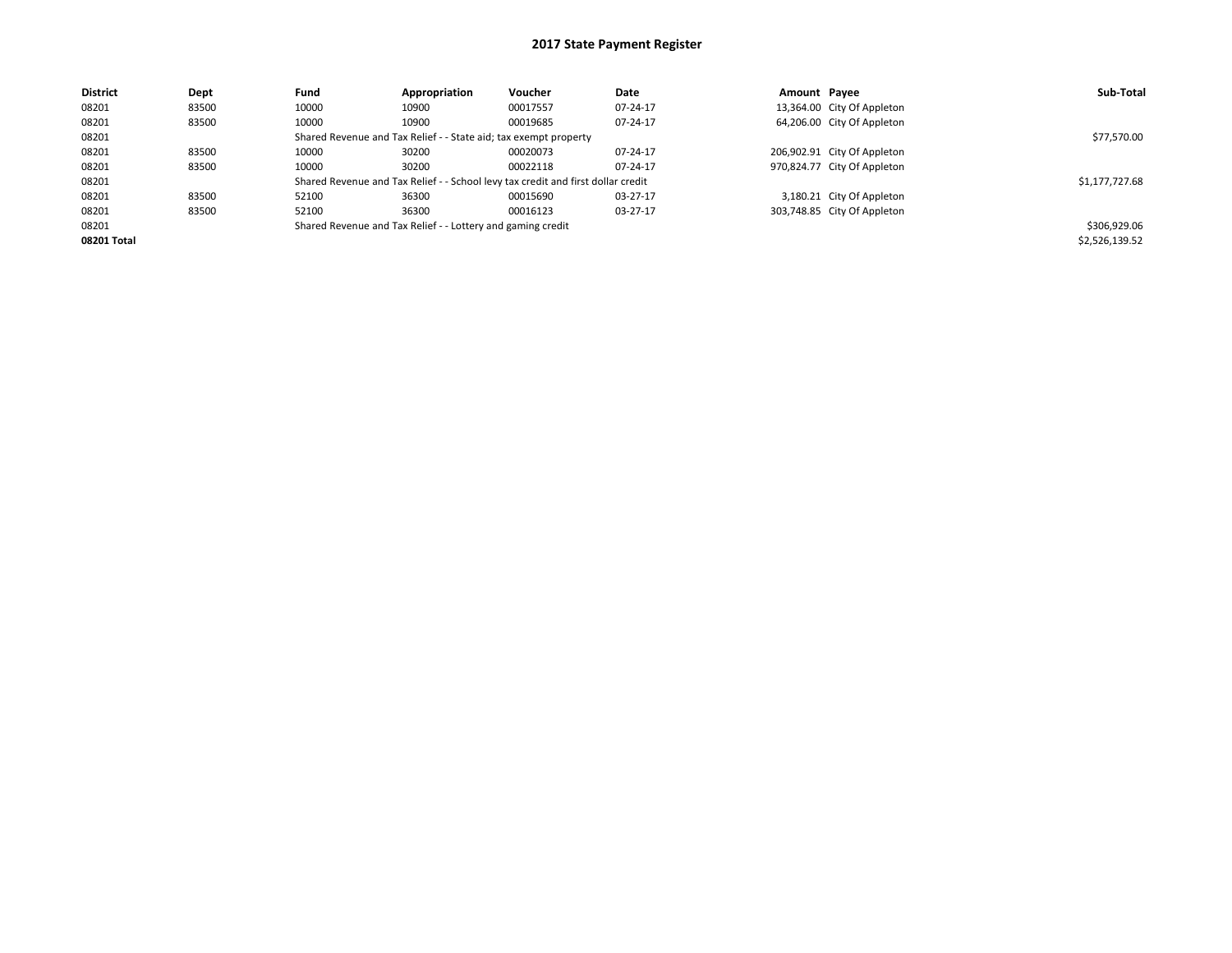| <b>District</b> | Dept  | Fund  | Appropriation                                                                    | Voucher  | Date     | Amount Payee |                             | Sub-Total    |
|-----------------|-------|-------|----------------------------------------------------------------------------------|----------|----------|--------------|-----------------------------|--------------|
| 08206           | 16500 | 10000 | 22500                                                                            | 00010643 | 06-26-17 |              | 9,425.27 City Of Brillion   |              |
| 08206           |       |       | Dept of Safety & Prof Services - - Fire dues distribution                        |          |          |              |                             | \$9,425.27   |
| 08206           | 37000 | 27400 | 67000                                                                            | 00154673 | 06-01-17 |              | 10,448.30 City Of Brillion  |              |
| 08206           |       |       | Dept of Natural Resources - - Financial assistance for responsible units         |          |          |              |                             | \$10,448.30  |
| 08206           | 37000 | 27400 | 67300                                                                            | 00154673 | 06-01-17 |              | 836.22 City Of Brillion     |              |
| 08206           |       |       | Dept of Natural Resources - - Recycling consolidation grants                     |          |          |              |                             | \$836.22     |
| 08206           | 39500 | 21100 | 16200                                                                            | 00067327 | 01-03-17 |              | 3,767.35 City Of Brillion   |              |
| 08206           | 39500 | 21100 | 16200                                                                            | 00098450 | 04-03-17 |              | 3,767.35 City Of Brillion   |              |
| 08206           | 39500 | 21100 | 16200                                                                            | 00135876 | 07-03-17 |              | 3,767.35 City Of Brillion   |              |
| 08206           | 39500 | 21100 | 16200                                                                            | 00171142 | 10-02-17 |              | 3,767.38 City Of Brillion   |              |
| 08206           |       |       | WI Dept of Transportation - - Connecting highways aids, state funds              |          |          |              |                             | \$15,069.43  |
| 08206           | 39500 | 21100 | 18500                                                                            | 00136104 | 06-29-17 |              | 3,975.00 City Of Brillion   |              |
| 08206           |       |       | WI Dept of Transportation - - Highway safety, local assistance, federal funds    |          |          |              |                             | \$3,975.00   |
| 08206           | 39500 | 21100 | 19100                                                                            | 00065652 | 01-03-17 |              | 43,918.31 City Of Brillion  |              |
| 08206           | 39500 | 21100 | 19100                                                                            | 00096775 | 04-03-17 |              | 43,918.31 City Of Brillion  |              |
| 08206           | 39500 | 21100 | 19100                                                                            | 00134201 | 07-03-17 |              | 43,918.31 City Of Brillion  |              |
| 08206           | 39500 | 21100 | 19100                                                                            | 00169467 | 10-02-17 |              | 43,918.31 City Of Brillion  |              |
| 08206           |       |       | WI Dept of Transportation - - Transportation aids to municipalities, state funds |          |          |              |                             | \$175,673.24 |
| 08206           | 45500 | 10000 | 23100                                                                            | 00033414 | 08-18-17 |              | 1,600.00 City Of Brillion   |              |
| 08206           |       |       | Department of Justice - - Law enforcement training fund, local assistance        |          |          |              |                             | \$1,600.00   |
| 08206           | 83500 | 10000 | 10500                                                                            | 00020392 | 07-24-17 |              | 86,604.56 City Of Brillion  |              |
| 08206           | 83500 | 10000 | 10500                                                                            | 00023409 | 11-20-17 |              | 490,759.14 City Of Brillion |              |
| 08206           |       |       | Shared Revenue and Tax Relief - - County and municipal aid account               |          |          |              |                             | \$577,363.70 |
| 08206           | 83500 | 10000 | 10900                                                                            | 00017558 | 07-24-17 |              | 23,656.00 City Of Brillion  |              |
| 08206           | 83500 | 10000 | 10900                                                                            | 00019686 | 07-24-17 |              | 43,770.00 City Of Brillion  |              |
| 08206           |       |       | Shared Revenue and Tax Relief - - State aid; tax exempt property                 |          |          |              |                             | \$67,426.00  |
| 08206           | 83500 | 10000 | 11000                                                                            | 00020392 | 07-24-17 |              | 1,829.16 City Of Brillion   |              |
| 08206           | 83500 | 10000 | 11000                                                                            | 00023409 | 11-20-17 |              | 45,614.75 City Of Brillion  |              |
| 08206           |       |       | Shared Revenue and Tax Relief - - Public utility distribution account            |          |          |              |                             | \$47,443.91  |
| 08206           | 83500 | 52100 | 36300                                                                            | 00015691 | 03-27-17 |              | 2,786.58 City Of Brillion   |              |
| 08206           |       |       | Shared Revenue and Tax Relief - - Lottery and gaming credit                      |          |          |              |                             | \$2,786.58   |
| 08206 Total     |       |       |                                                                                  |          |          |              |                             | \$912,047.65 |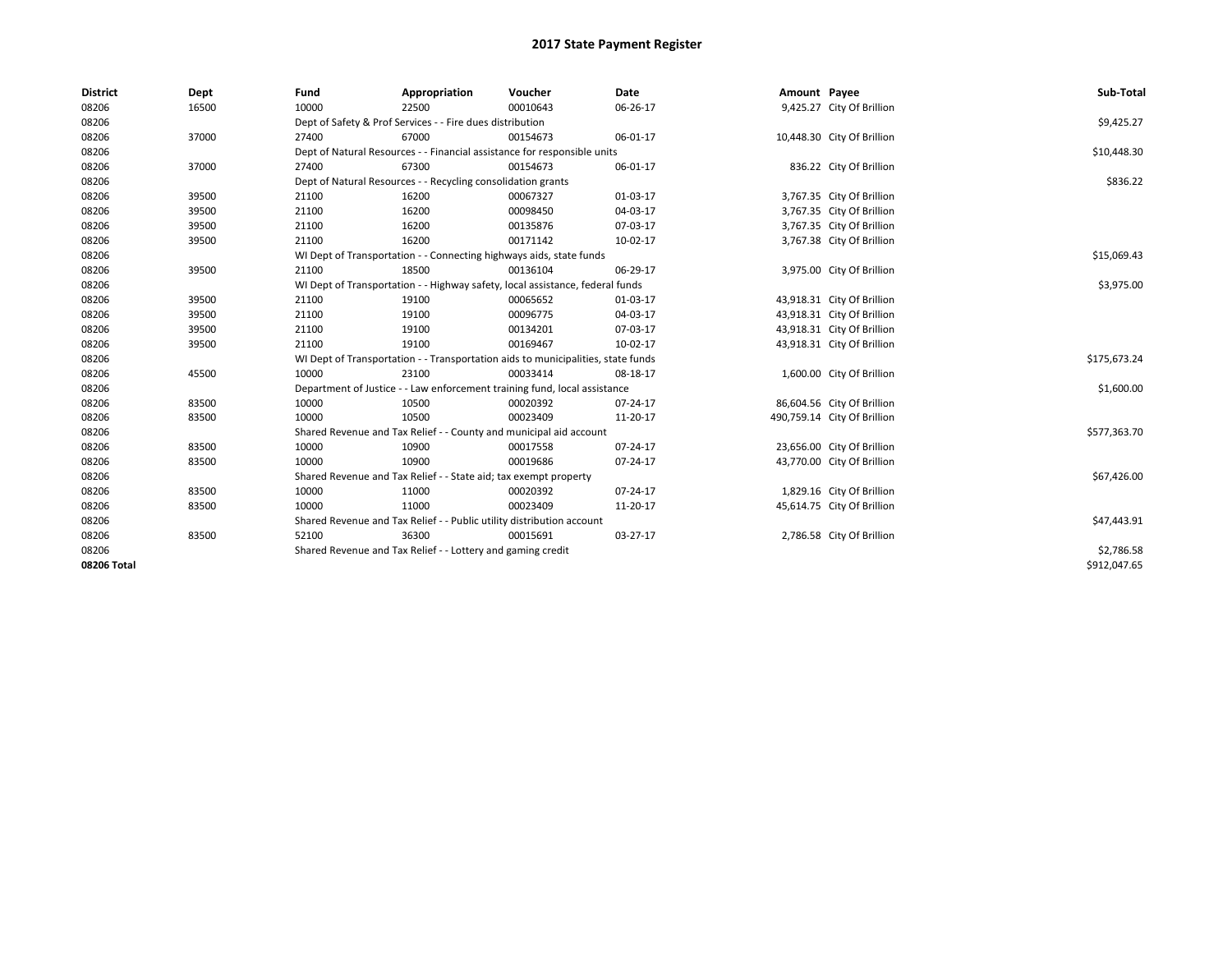| <b>District</b>    | Dept  | Fund  | Appropriation                                                                    | Voucher  | <b>Date</b> | Amount Payee |                            | Sub-Total    |  |  |
|--------------------|-------|-------|----------------------------------------------------------------------------------|----------|-------------|--------------|----------------------------|--------------|--|--|
| 08211              | 16500 | 10000 | 22500                                                                            | 00010644 | 06-26-17    |              | 11,851.04 City Of Chilton  |              |  |  |
| 08211              |       |       | Dept of Safety & Prof Services - - Fire dues distribution                        |          |             |              |                            | \$11,851.04  |  |  |
| 08211              | 37000 | 27400 | 67000                                                                            | 00154720 | 06-01-17    |              | 22,812.15 City Of Chilton  |              |  |  |
| 08211              |       |       | Dept of Natural Resources - - Financial assistance for responsible units         |          |             |              |                            | \$22,812.15  |  |  |
| 08211              | 37000 | 27400 | 67300                                                                            | 00154720 | 06-01-17    |              | 1,009.76 City Of Chilton   |              |  |  |
| 08211              |       |       | Dept of Natural Resources - - Recycling consolidation grants                     |          |             |              |                            | \$1,009.76   |  |  |
| 08211              | 39500 | 21100 | 16200                                                                            | 00067328 | 01-03-17    |              | 14,063.19 City Of Chilton  |              |  |  |
| 08211              | 39500 | 21100 | 16200                                                                            | 00098451 | 04-03-17    |              | 14,063.19 City Of Chilton  |              |  |  |
| 08211              | 39500 | 21100 | 16200                                                                            | 00135877 | 07-03-17    |              | 14,063.19 City Of Chilton  |              |  |  |
| 08211              | 39500 | 21100 | 16200                                                                            | 00171143 | 10-02-17    |              | 14,063.21 City Of Chilton  |              |  |  |
| 08211              |       |       | WI Dept of Transportation - - Connecting highways aids, state funds              |          |             |              |                            | \$56,252.78  |  |  |
| 08211              | 39500 | 21100 | 18500                                                                            | 00188410 | 11-07-17    |              | 4,000.00 City Of Chilton   |              |  |  |
| 08211              |       |       | WI Dept of Transportation - - Highway safety, local assistance, federal funds    |          |             |              |                            |              |  |  |
| 08211              | 39500 | 21100 | 19100                                                                            | 00065653 | 01-03-17    |              | 37,913.76 City Of Chilton  |              |  |  |
| 08211              | 39500 | 21100 | 19100                                                                            | 00096776 | 04-03-17    |              | 37,913.76 City Of Chilton  |              |  |  |
| 08211              | 39500 | 21100 | 19100                                                                            | 00134202 | 07-03-17    |              | 37,913.76 City Of Chilton  |              |  |  |
| 08211              | 39500 | 21100 | 19100                                                                            | 00169468 | 10-02-17    |              | 37,913.77 City Of Chilton  |              |  |  |
| 08211              |       |       | WI Dept of Transportation - - Transportation aids to municipalities, state funds |          |             |              |                            | \$151,655.05 |  |  |
| 08211              | 83500 | 10000 | 10500                                                                            | 00020393 | 07-24-17    |              | 74,088.37 City Of Chilton  |              |  |  |
| 08211              | 83500 | 10000 | 10500                                                                            | 00023410 | 11-20-17    |              | 419,834.09 City Of Chilton |              |  |  |
| 08211              |       |       | Shared Revenue and Tax Relief - - County and municipal aid account               |          |             |              |                            | \$493,922.46 |  |  |
| 08211              | 83500 | 10000 | 10900                                                                            | 00017559 | 07-24-17    |              | 9,951.00 City Of Chilton   |              |  |  |
| 08211              | 83500 | 10000 | 10900                                                                            | 00019687 | 07-24-17    |              | 1,858.00 City Of Chilton   |              |  |  |
| 08211              |       |       | Shared Revenue and Tax Relief - - State aid; tax exempt property                 |          |             |              |                            | \$11,809.00  |  |  |
| 08211              | 83500 | 10000 | 11000                                                                            | 00020393 | 07-24-17    |              | 669.51 City Of Chilton     |              |  |  |
| 08211              | 83500 | 10000 | 11000                                                                            | 00023410 | 11-20-17    |              | 3,780.45 City Of Chilton   |              |  |  |
| 08211              |       |       | Shared Revenue and Tax Relief - - Public utility distribution account            |          |             |              |                            | \$4,449.96   |  |  |
| <b>08211 Total</b> |       |       |                                                                                  |          |             |              |                            | \$757,762.20 |  |  |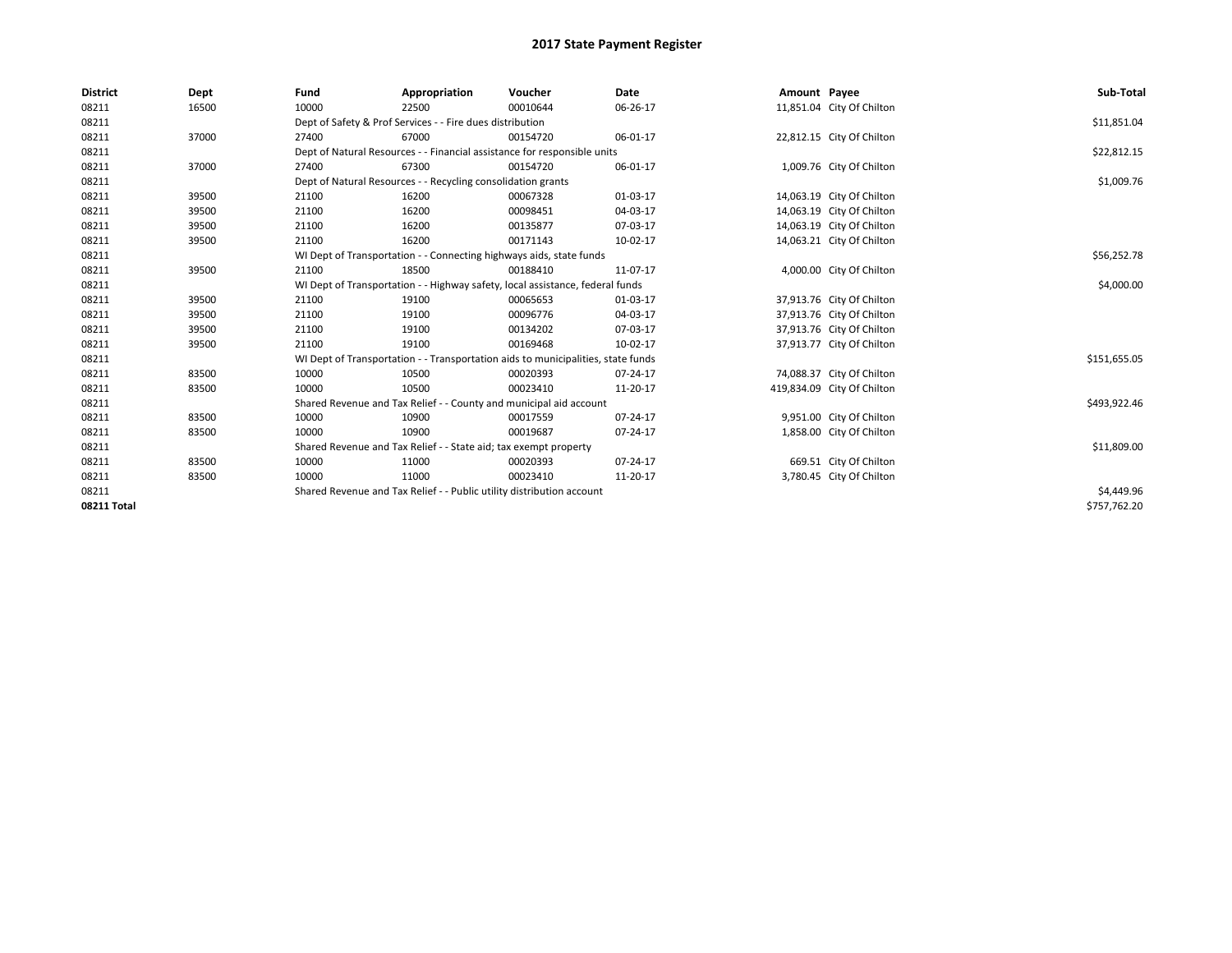| <b>District</b> | Dept  | Fund  | Appropriation                                                      | Voucher                                                                   | Date           | Amount Payee |                             | Sub-Total    |
|-----------------|-------|-------|--------------------------------------------------------------------|---------------------------------------------------------------------------|----------------|--------------|-----------------------------|--------------|
| 08231           | 16500 | 10000 | 22500                                                              | 00012432                                                                  | 06-30-17       |              | 44,374.73 City of Kaukauna  |              |
| 08231           |       |       | Dept of Safety & Prof Services - - Fire dues distribution          |                                                                           |                |              |                             | \$44,374.73  |
| 08231           | 37000 | 36300 | TH100                                                              | 00121104                                                                  | $01 - 23 - 17$ |              | 12,076.60 City of Kaukauna  |              |
| 08231           | 37000 | 36300 | TH100                                                              | 00122147                                                                  | 01-24-17       |              | 42,939.50 City of Kaukauna  |              |
| 08231           |       |       | Dept of Natural Resources - - URBAN NONPOINT SOURCE COST-SHA       |                                                                           |                |              |                             | \$55,016.10  |
| 08231           | 39500 | 21100 | 36300                                                              | 00177734                                                                  | 10-11-17       |              | 522,111.20 City of Kaukauna |              |
| 08231           |       |       |                                                                    | WI Dept of Transportation - - State highway rehabilitation, state funds   |                |              |                             | \$522,111.20 |
| 08231           | 43500 | 10000 | 11900                                                              | 00152328                                                                  | 09-01-17       |              | 4,282.27 City of Kaukauna   |              |
| 08231           |       |       | Department of Health Services - - Emergency medical services; aids |                                                                           |                |              |                             | \$4,282.27   |
| 08231           | 45500 | 10000 | 23100                                                              | 00021517                                                                  | 01-03-17       |              | 3,200.00 City of Kaukauna   |              |
| 08231           | 45500 | 10000 | 23100                                                              | 00036199                                                                  | 10-23-17       |              | 4,000.00 City of Kaukauna   |              |
| 08231           |       |       |                                                                    | Department of Justice - - Law enforcement training fund, local assistance |                |              |                             | \$7,200.00   |
| 08231 Total     |       |       |                                                                    |                                                                           |                |              |                             | \$632,984.30 |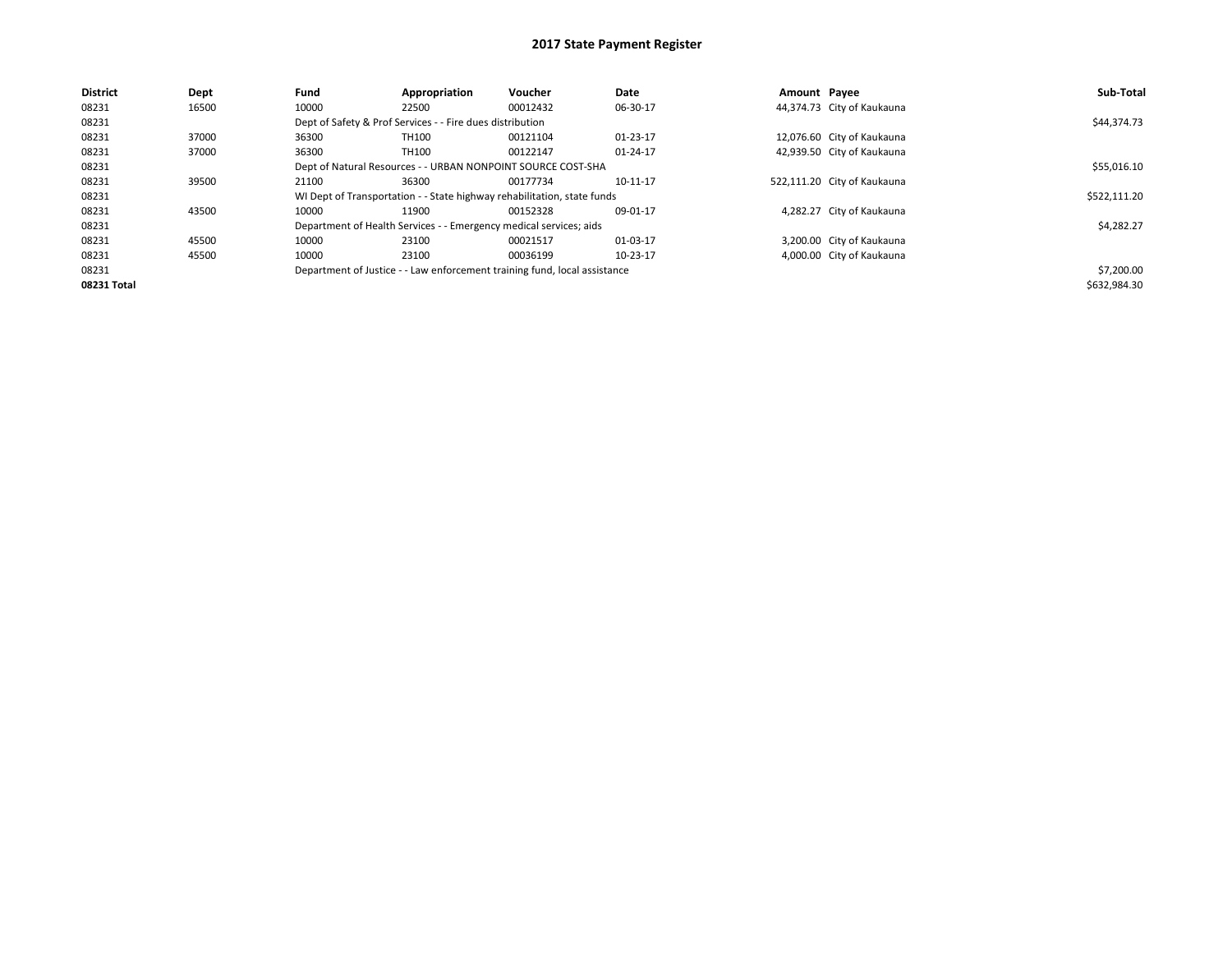| <b>District</b> | Dept  | Fund  | Appropriation                                                                       | Voucher  | Date     | Amount Payee        |                    | Sub-Total   |
|-----------------|-------|-------|-------------------------------------------------------------------------------------|----------|----------|---------------------|--------------------|-------------|
| 08241           | 16500 | 10000 | 22500                                                                               | 00012424 | 06-30-17 | 13,180.27 City Kiel |                    |             |
| 08241           |       |       | Dept of Safety & Prof Services - - Fire dues distribution                           |          |          |                     |                    | \$13,180.27 |
| 08241           | 39500 | 21100 | 18500                                                                               | 00161010 | 09-05-17 |                     | 3,760.00 City Kiel |             |
| 08241           |       |       | WI Dept of Transportation - - Highway safety, local assistance, federal funds       |          |          |                     |                    | \$3,760.00  |
| 08241           | 39500 | 21100 | 36500                                                                               | 00073179 | 01-12-17 |                     | 229.84 City Kiel   |             |
| 08241           | 39500 | 21100 | 36500                                                                               | 00083619 | 02-08-17 |                     | 225.50 City Kiel   |             |
| 08241           | 39500 | 21100 | 36500                                                                               | 00092124 | 03-07-17 |                     | 224.74 City Kiel   |             |
| 08241           | 39500 | 21100 | 36500                                                                               | 00103708 | 04-07-17 |                     | 186.15 City Kiel   |             |
| 08241           | 39500 | 21100 | 36500                                                                               | 00112968 | 05-03-17 |                     | 184.34 City Kiel   |             |
| 08241           | 39500 | 21100 | 36500                                                                               | 00124240 | 06-05-17 |                     | 168.79 City Kiel   |             |
| 08241           | 39500 | 21100 | 36500                                                                               | 00139321 | 06-30-17 |                     | 79.83 City Kiel    |             |
| 08241           | 39500 | 21100 | 36500                                                                               | 00151310 | 08-07-17 |                     | 242.77 City Kiel   |             |
| 08241           | 39500 | 21100 | 36500                                                                               | 00165377 | 09-15-17 |                     | 166.52 City Kiel   |             |
| 08241           | 39500 | 21100 | 36500                                                                               | 00175955 | 10-06-17 |                     | 178.92 City Kiel   |             |
| 08241           | 39500 | 21100 | 36500                                                                               | 00189075 | 11-07-17 |                     | 167.70 City Kiel   |             |
| 08241           | 39500 | 21100 | 36500                                                                               | 00198177 | 12-05-17 |                     | 139.59 City Kiel   |             |
| 08241           |       |       | WI Dept of Transportation - - Highway system management and operations, state funds |          |          |                     |                    | \$2,194.69  |
| 08241           | 43500 | 10000 | 11900                                                                               | 00152461 | 09-01-17 |                     | 5,340.46 City Kiel |             |
| 08241           |       |       | Department of Health Services - - Emergency medical services; aids                  |          |          |                     |                    | \$5,340.46  |
| 08241           | 45500 | 10000 | 23100                                                                               | 00038584 | 12-07-17 |                     | 1,440.00 City Kiel |             |
| 08241           |       |       | Department of Justice - - Law enforcement training fund, local assistance           |          |          |                     |                    | \$1,440.00  |
| 08241           | 83500 | 10000 | 10900                                                                               | 00019688 | 07-24-17 |                     | 2,747.00 City Kiel |             |
| 08241           |       |       | Shared Revenue and Tax Relief - - State aid; tax exempt property                    |          |          |                     |                    | \$2,747.00  |
| 08241           | 83500 | 52100 | 36300                                                                               | 00015692 | 03-27-17 |                     | 5,693.76 City Kiel |             |
| 08241           |       |       | Shared Revenue and Tax Relief - - Lottery and gaming credit                         |          |          |                     |                    | \$5,693.76  |
| 08241 Total     |       |       |                                                                                     |          |          |                     |                    | \$34,356.18 |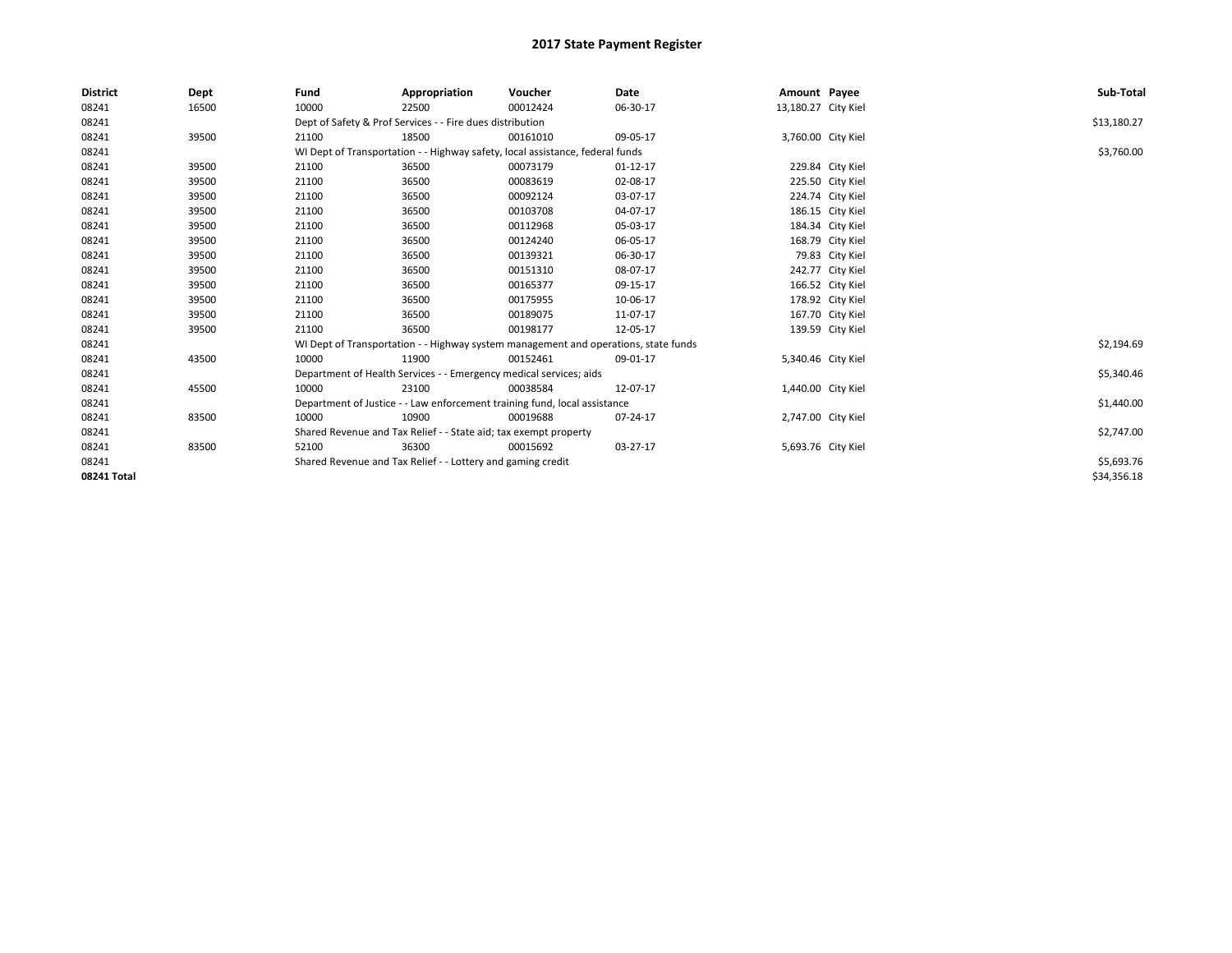| <b>District</b> | Dept  | Fund                                                                                          | Appropriation | Voucher      | Date           | Amount Payee |                         | Sub-Total    |
|-----------------|-------|-----------------------------------------------------------------------------------------------|---------------|--------------|----------------|--------------|-------------------------|--------------|
| 08251           | 39500 | 21100                                                                                         | 27800         | 00098682     | $03 - 21 - 17$ |              | 49,778.11 City Menasha  |              |
| 08251           |       | WI Dept of Transportation - - Local roads improvement program, state funds                    |               | \$49,778.11  |                |              |                         |              |
| 08251           | 39500 | 21100                                                                                         | 36600         | 00102616     | 04-04-17       |              | 3,049.41 City Menasha   |              |
| 08251           | 39500 | 21100                                                                                         | 36600         | 00154730     | 08-15-17       |              | 10,146.57 City Menasha  |              |
| 08251           | 39500 | 21100                                                                                         | 36600         | 00084036     | 02-08-17       |              | 5,493.57 City Menasha   |              |
| 08251           | 39500 | 21100                                                                                         | 36600         | 00087399     | 02-20-17       |              | 1,365.00 City Menasha   |              |
| 08251           | 39500 | 21100                                                                                         | 36600         | 00087400     | 02-20-17       |              | 414.63 City Menasha     |              |
| 08251           | 39500 | 21100                                                                                         | 36600         | 00106480     | 04-14-17       |              | 2,669.56 City Menasha   |              |
| 08251           | 39500 | 21100                                                                                         | 36600         | 00133448     | 06-27-17       |              | 11,966.49 City Menasha  |              |
| 08251           | 39500 | 21100                                                                                         | 36600         | 00150394     | 08-03-17       |              | 9,868.39 City Menasha   |              |
| 08251           | 39500 | 21100                                                                                         | 36600         | 00173784     | 10-03-17       |              | 15,041.34 City Menasha  |              |
| 08251           | 39500 | 21100                                                                                         | 36600         | 00181297     | 10-19-17       |              | 9,808.32 City Menasha   |              |
| 08251           | 39500 | 21100                                                                                         | 36600         | 00194458     | 11-21-17       |              | 10,815.71 City Menasha  |              |
| 08251           |       | WI Dept of Transportation - - State-owned lift bridge operations and maintenance, state funds |               | \$80,638.99  |                |              |                         |              |
| 08251           | 45500 | 10000                                                                                         | 23100         | 00029934     | 06-16-17       |              | 4,320.00 City Menasha   |              |
| 08251           |       | Department of Justice - - Law enforcement training fund, local assistance                     |               |              |                |              |                         | \$4,320.00   |
| 08251           | 83500 | 10000                                                                                         | 10900         | 00017560     | 07-24-17       |              | 485.00 City Menasha     |              |
| 08251           | 83500 | 10000                                                                                         | 10900         | 00019689     | 07-24-17       |              | 1,442.00 City Menasha   |              |
| 08251           |       | Shared Revenue and Tax Relief - - State aid; tax exempt property                              |               | \$1,927.00   |                |              |                         |              |
| 08251           | 83500 | 10000                                                                                         | 30200         | 00020074     | 07-24-17       |              | 63,683.91 City Menasha  |              |
| 08251           | 83500 | 10000                                                                                         | 30200         | 00022119     | 07-24-17       |              | 306,403.37 City Menasha |              |
| 08251           |       | Shared Revenue and Tax Relief - - School levy tax credit and first dollar credit              |               | \$370,087.28 |                |              |                         |              |
| 08251           | 83500 | 52100                                                                                         | 36300         | 00016124     | 03-27-17       |              | 84,254.66 City Menasha  |              |
| 08251           |       | Shared Revenue and Tax Relief - - Lottery and gaming credit                                   |               |              |                |              |                         | \$84,254.66  |
| 08251 Total     |       |                                                                                               |               |              |                |              |                         | \$591,006.04 |